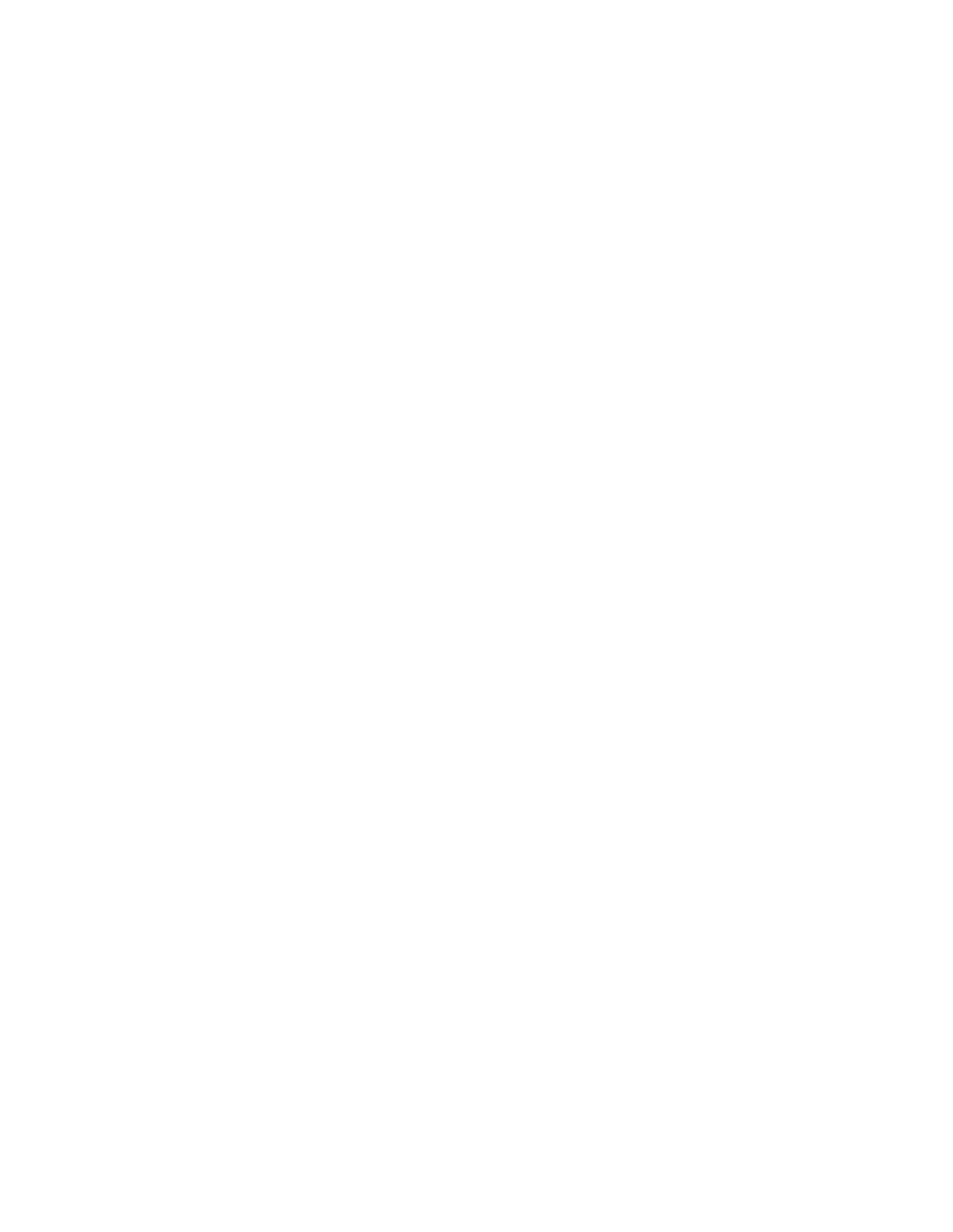## **IDEALS AND INTERESTS IN RECENT GERMAN FOREIGN POLICY**

*Ludger Kühnhardt*

## ALOIS MERTES MEMORIAL LECTURE

The lecture is named in honor of one of the most prominent members of the *Christlich-Demokratische Union* during the reconstruction of post-war Germany. It is made possible by a grant from the *Stifterverband für die deutsche Wissenschaft.*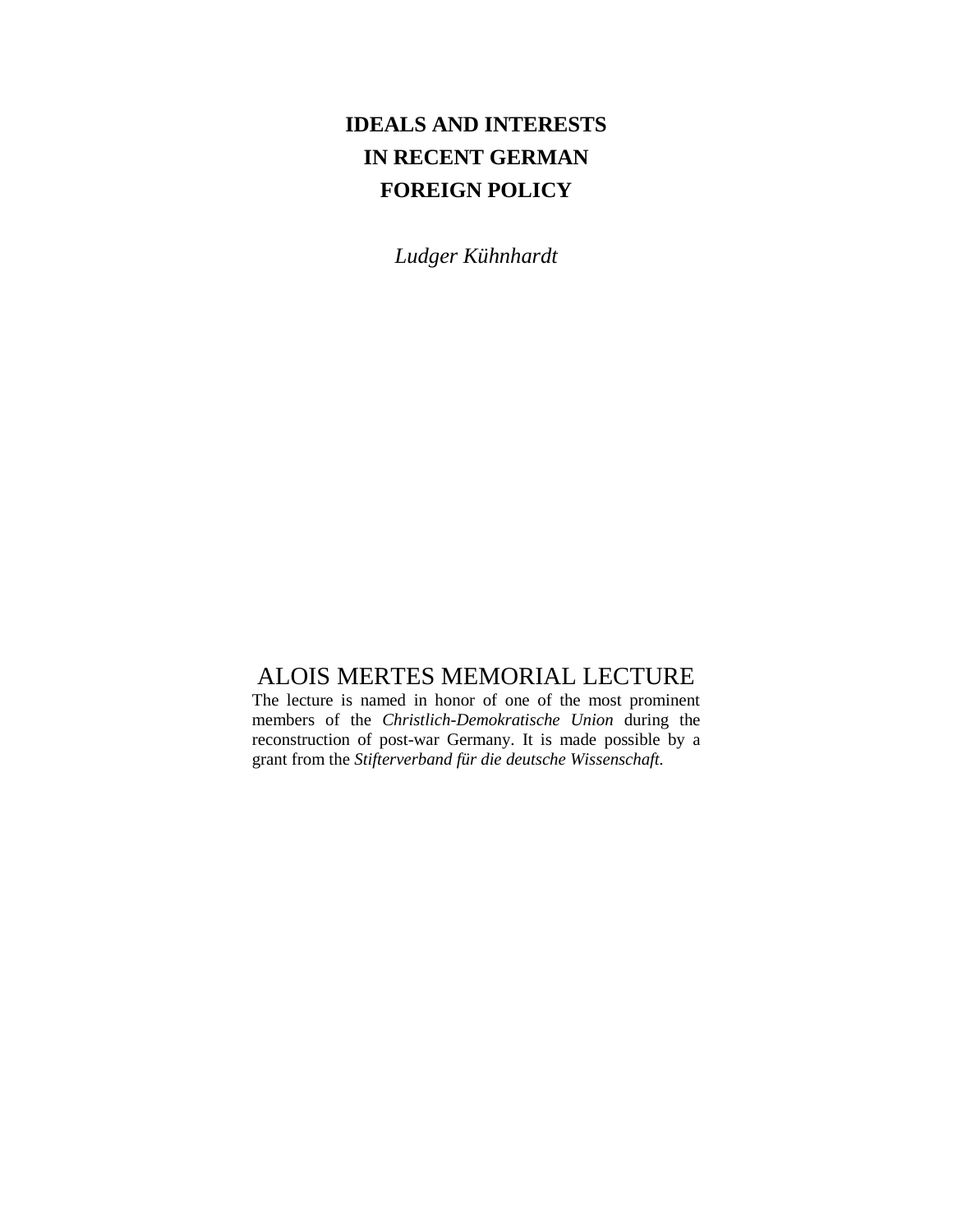Occasional Paper No. 10 \_\_\_\_\_\_\_\_\_\_\_\_\_\_\_

Edited by Prof. Hartmut Lehmann, Manfred F. Boemeke, and Janine Micunek © Copyright 1993 by Ludger Kühnhardt

Published by the GERMAN HISTORICAL INSTITUTE 1607 New Hampshire Avenue, N.W. Washington, D.C. 20009 Tel. (202) 387–3355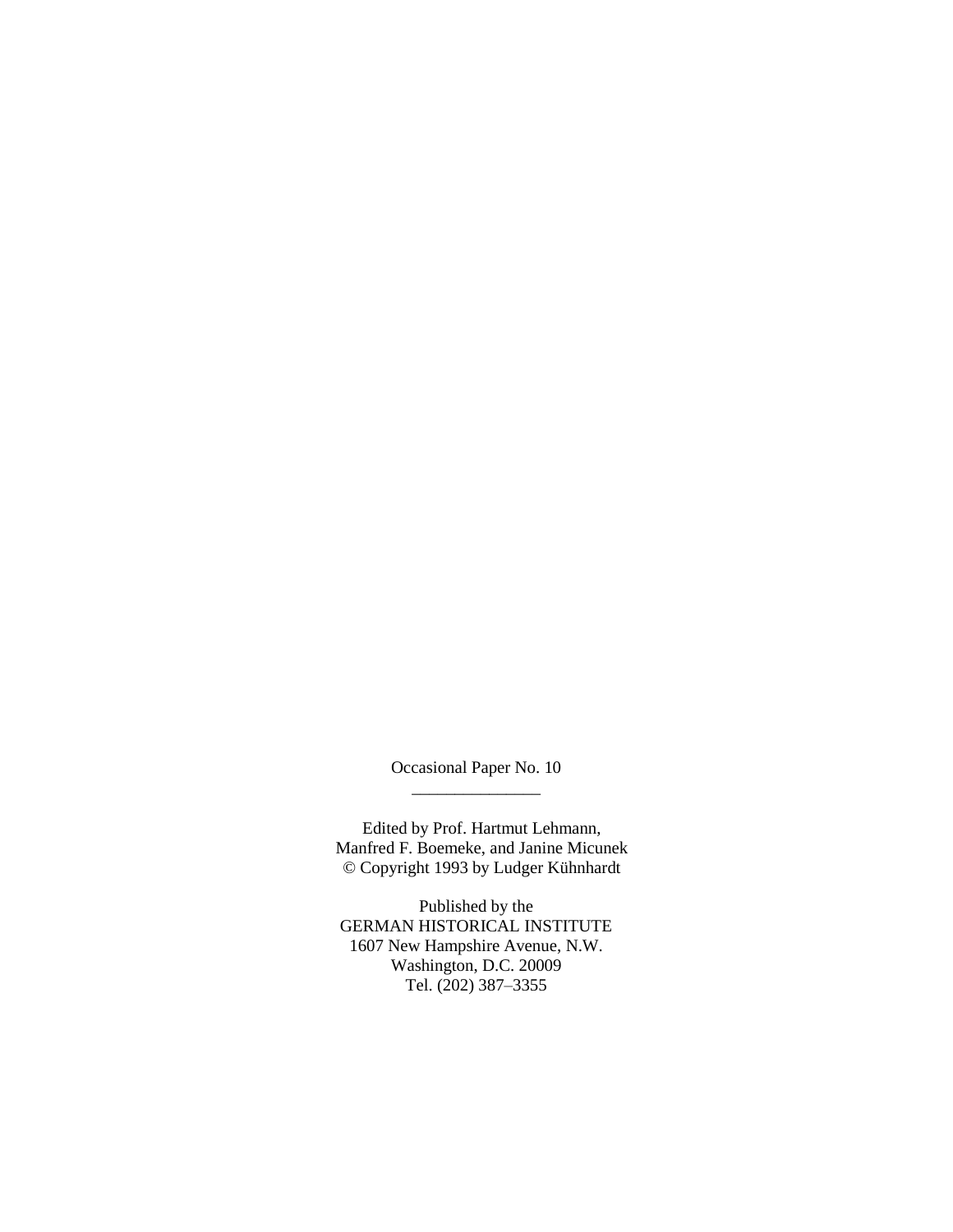## **Preface**

IN THE SECOND ALOIS MERTES MEMORIAL LECTURE, Professor Clay Clemens of the College of William and Mary gave a brilliant analysis of the CDU's *Deutschlandpolitik* and reunification, 1985–1989. We were very pleased that Professor Ludger Kühnhardt of the University of Freiburg im Breisgau paid tribute to another central aspect of the work of Alois Mertes, recent German foreign policy, in the Third Alois Mertes Memorial Lecture. As many will remember, from the 1960s to the 1980s, Alois Mertes was perhaps the most outstanding foreign policy expert in the ranks of the CDU. He combined a keen interest in a wide range of foreign policy matters with firm ethical convictions; he knew European affairs as well as the problems of the Third World. Like Fritz Erler in the SPD in the 1950s, Alois Mertes was a key figure in the planning of German foreign policy in his time, without ever officially holding the post of foreign minister.

It is not possible to list here all the achievements and writings of Professor Kühnhardt. Let me just mention some matters that may be of special interest to an American audience. After traveling widely and writing books about his experiences, Ludger Kühnhardt began an impressive career as a political scientist. His dissertation on *Die Flüchtlingsfrage als Weltordnungsproblem. Massenzwangswanderungen in Geschichte und Politik* (Vienna, 1984) drew on the knowledge he had acquired especially in India and addressed a problem that has become ever more important in the past decade. After further travels and extensive research in Japan and the United States, he completed his *Habilitationsschrift* on *Die Universalität der Menschenrechte. Studien zur ideengeschichtlichen Bestimmung eines politischen Schlüsselbegriffs* (Munich, 1987). Before being appointed professor of political science at Freiburg im Breisgau in 1992, Professor Kühnhardt spent a year as a senior associate at St. Antony's College in Oxford and held visiting professorships at Capetown, Bonn, and Jena. For some time, he was an assistant to Bundespräsident Richard von Weiz-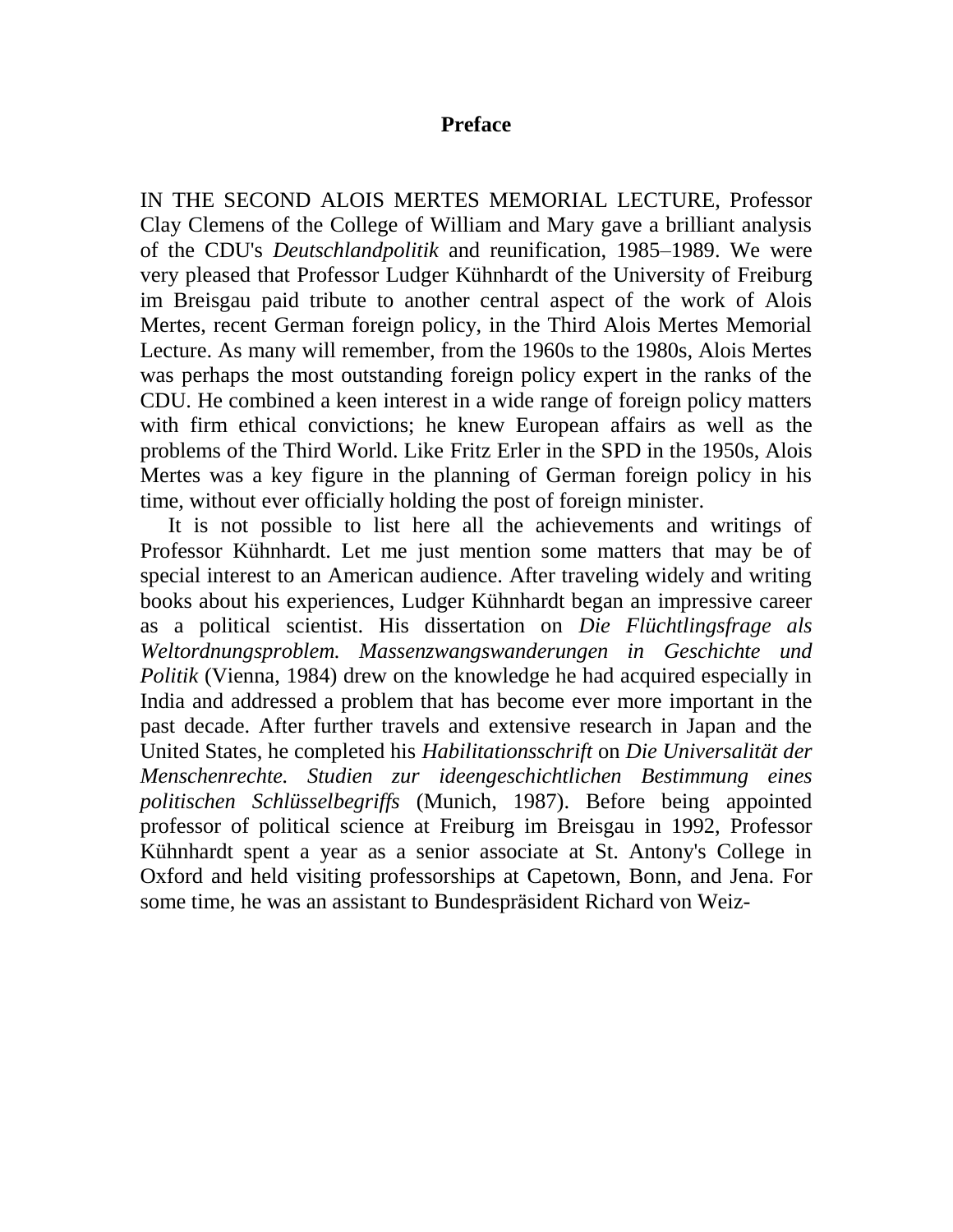säcker. In his recent publications, Kühnhardt has analyzed various fundamental problems of today's world: *Wege in Demokratie* (Jena, 1992); *Stufen der Souveränität. Staatsverständnis und Selbstbestimmung in der Dritten Welt* (Bonn/Berlin, 1992); *Europäische Union und föderale Idee. Europapolitik in der Umbruchzeit* (Munich, 1993); *Revolutionszeiten. Politische Umbrüche in geschichtlicher Perspektive* (forthcoming).

We are delighted to present Professor Kühnhardt's lecture as the tenth in our Occasional Papers series.

*June 1993*

*Washington, D.C. Hartmut Lehmann*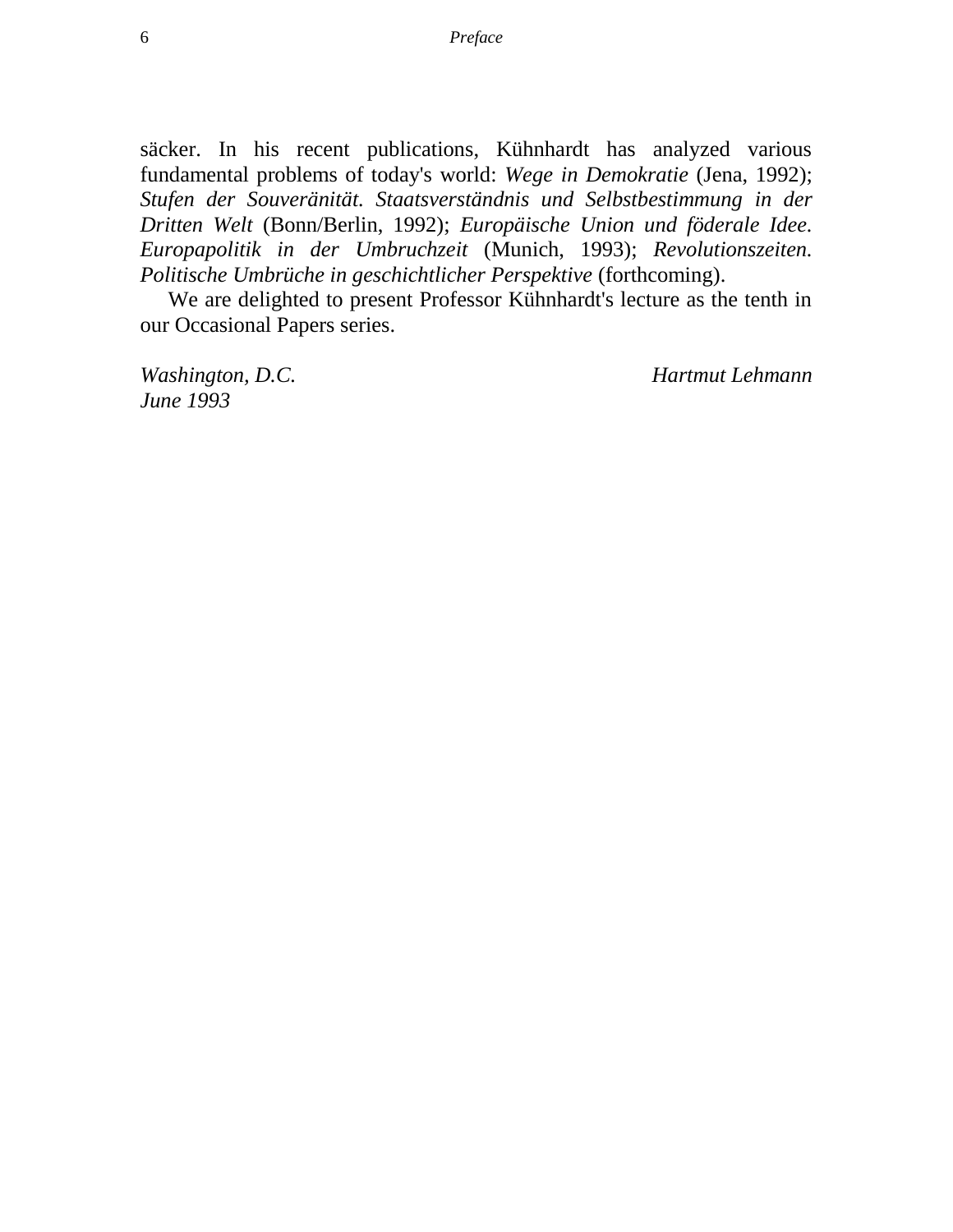IT IS A PRIVILEGE INDEED to deliver the Third Alois Mertes Memorial Lecture, and I am most honored by the invitation. Some among you are old friends of the late Alois Mertes. As is the course of nature, others of you are younger. When I began my high school studies, the diplomat Mertes spent a sabbatical year at Harvard University. While my history teacher was introducing us students to ancient Mesopotamia and to the causes of the fall of the Weimar Republic, Dr. Mertes was writing a lengthy paper at Harvard's Center for International Affairs. "German policy," he stated in April 1969, "has to protect the basic interests of the German nation."<sup>1</sup> In the shadow of totalitarian experiences, of Hitler's war and Stalin's victory, Mertes gave the answer to Germany's basic interest: "The primacy of freedom."<sup>2</sup>

But Mertes was aware of the fact that freedom remains valid only in times of peace, and realized that it depends on credibility. In 1985, in the context of the fortieth anniversary of the end of World War II, President Ronald Reagan and Chancellor Helmut Kohl visited a war cemetery that happened to include the tombs of former SS soldiers. That incident took place in Bitburg, a small town situated in Alois Mertes's electoral district.

As Michael Wolffsohn pointed out in the First Alois Mertes Memorial Lecture, "[f]or the first time, West Germany seemed to be on the defensive."<sup>3</sup> Only weeks before his premature death, Mertes, then state secretary at the German Foreign Office in Bonn, visited the United States to reassure his American friends of Germany's credibility and responsibility—both in light of an unforgettable, hor-

<sup>&</sup>lt;sup>1</sup>Alois Mertes, "Reflections on Detente: Russia, Germany and the West" (Unpubl. paper, Harvard University, April 1969), 52.

 $<sup>2</sup>$  Ibid.</sup>

<sup>&</sup>lt;sup>3</sup> Michael Wolffsohn, "The World Jewish Congress and the End of the German Democratic Republic," German Historical Institute, Occasional Paper No. 3 (Washington, D.C., 1991), 12.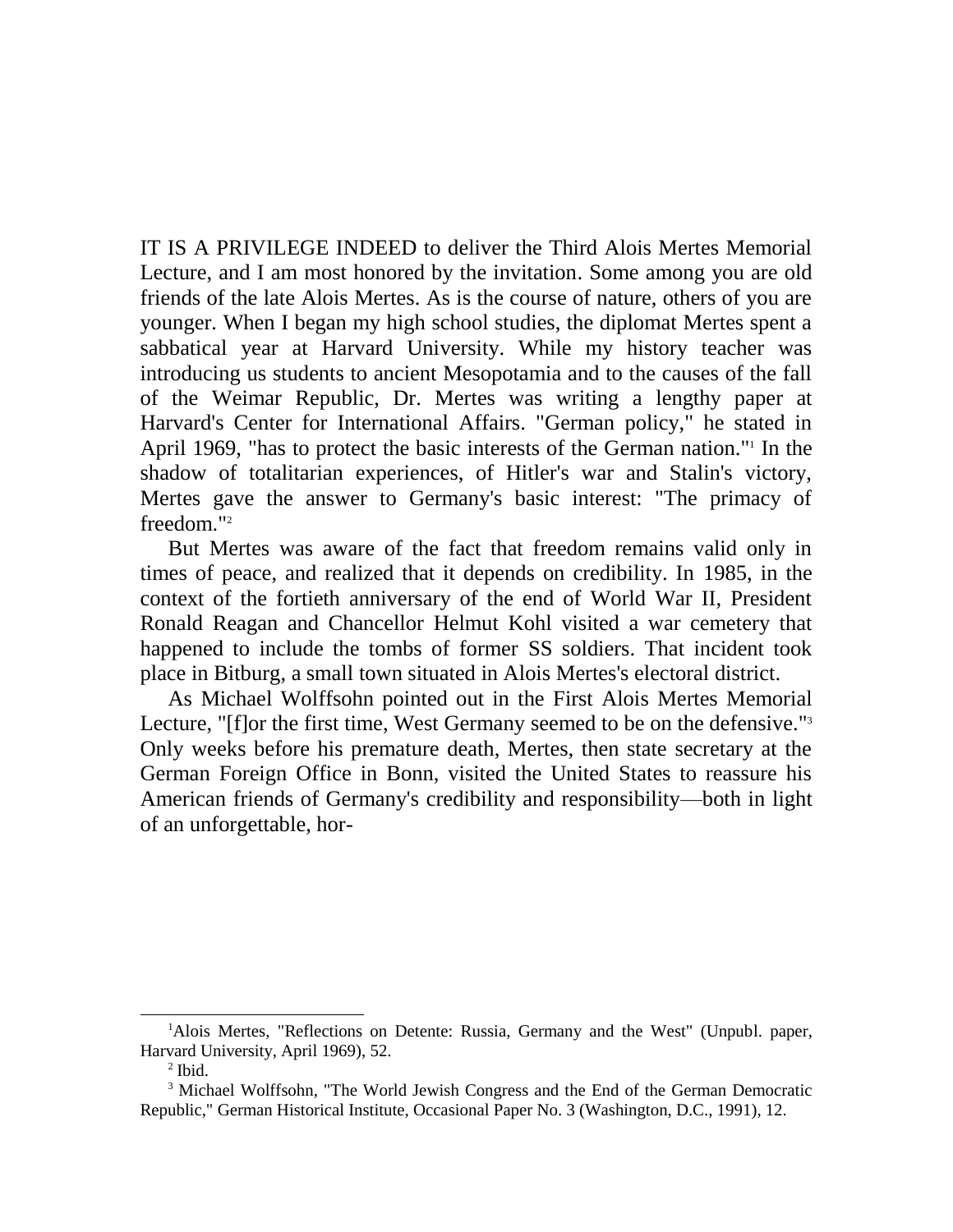rible recent past and because of Germany's role as a reliable democratic partner in the North Atlantic Alliance. In his speech to the American Jewish Committee on May 2, 1985, he reassured his somewhat concerned audience that German patriotism was no longer separable from a commitment to ensure human rights and democracy. He observed that the majority of his constituents in Bitburg never voted for Hitler and were strongly pro-American after World War II. He emphasized that West Germany after 1945 had bound its interests forever to the fundamentals of the moral principles of the West.<sup>4</sup> Mertes's speech was of great benefit to me in my discussions with friends at Harvard, where I was doing academic research at the time.

From Alois Mertes we were able to learn two fundamental principles that can certainly serve as a guideline for a younger generation of Germans. He taught us not to underestimate the weight of the Nazi heritage and to do everything, as he wrote in his Harvard paper of 1969, to promote "a spirit of reconciliation and goodwill."<sup>5</sup> But, in the same paper, he made it clear that this could never "give dispensation from the basic political choice which is so vital to the future."<sup>6</sup> He analyzed offensive and defensive elements of the German interest in maintaining freedom through close ties to America and in cooperating with the East to keep the German question open without endangering the peace in Europe. The conflict of balancing pro-status quo and anti-status quo aims in German foreign policy required flexibility and, most importantly, decisions: "To be a statesman means to be able to choose between two great imperfections when such a choice becomes unavoidable."<sup>7</sup> And, in classical English, he concluded: "Gouverner, c'est choisir."<sup>8</sup>

In honoring Alois Mertes, we have every reason to follow his message: to combine the spirit of goodwill with the willingness to make choices, if necessary, without exempting ourselves from the task of examining vital interests. It is our time, full of new begin-

<sup>4</sup> Alois Mertes, "Westeuropa—40 Jahre nach dem Zweiten Weltkrieg. Rede vor der 78. Jahresversammlung des American Jewish Committee am 02. Mai 1985," in *Bulletin* (Bonn), no. 512, 8 May 1985, 433ff.

<sup>5</sup> Alois Mertes, "Reflections on Detente," 55.

<sup>6</sup> Ibid.

 $<sup>7</sup>$  Ibid., 58.</sup>

<sup>8</sup> Ibid.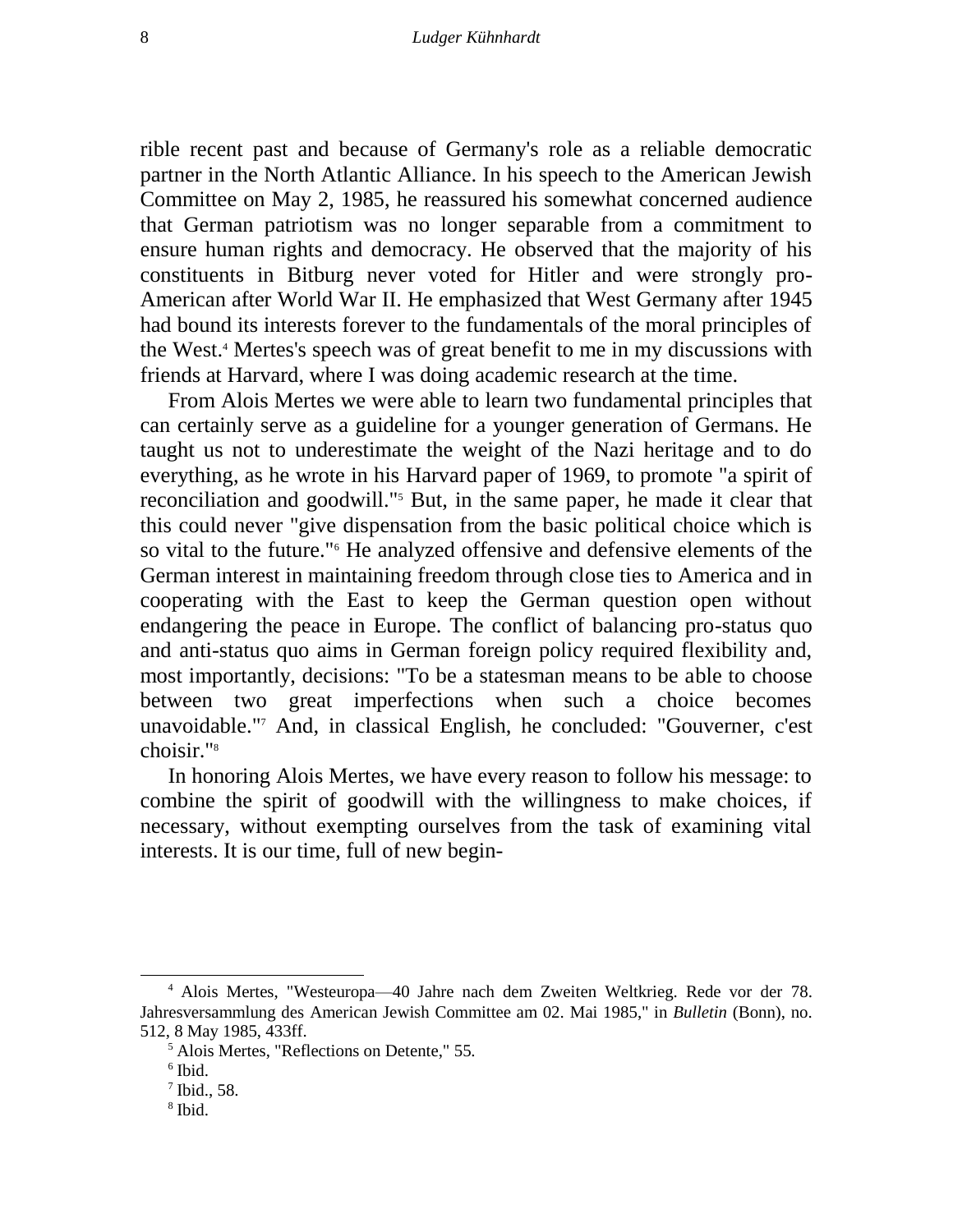nings, that forces us to take up the legacy of Mertes and to reflect on the basic ideals and interests of the German nation today.

Under the roof of the distinguished German Historical Institute and as a trained historian, I will give the issue a twist. I will briefly reflect on how the two German states, which represented the one German nation for forty years, defined and applied what they considered their foreign policy ideals and interests. I will then try to analyze what has changed since unification—or, rather, what is truly new and what has only to be reconsidered in a new light with regard to basic German ideals and interests. As a political scientist, I will not only comment on the statements and actions of politicians but will also try to cast light on what the German public thinks. The interaction between the public and the leadership, as the textbooks tell us, does indeed influence the interaction between domestic and foreign policy. I will try to determine who is the chicken and who is the egg, or, in political science terms, what is the relationship between external compatibility and domestic consensus.

In viewing the foreign policy debate since German unification, one cannot but recognize irritations and irritated leaders. These problems are all the more astonishing, since the foreign policy dimension of the unification process was executed from the commanding heights of statesmanship. Chancellor Kohl's breakthrough in his talks with Soviet President Mikhail Gorbachev in July 1990 enabled the united Germany to remain a full-fledged NATO member. The so-called Two-Plus-Four Treaty of September 1990 expressed the approval of German unification by all four of the former Allied powers and put a final mark on the seemingly endless debate over a secure and unchangeable border between Germany and Poland. Unification implied that a united Germany would continue to be a loyal partner in NATO and a participant in the European integration process. In fact, Chancellor Kohl was one of the most committed architects of the Maastricht Treaty of December 1991, which set the agenda for European unity.

Nevertheless, doubts about Germany's credibility began to develop soon. The Gulf War of early 1991 was accompanied by German checkbook diplomacy: "Taxation without representation" seemed to have become the motto of a country that concentrated on domestic problems without recognizing the dangers of atrophy. "Normality" became the new catchword. Many Germans wanted to be normal, obviously not knowing what it meant; they emphasized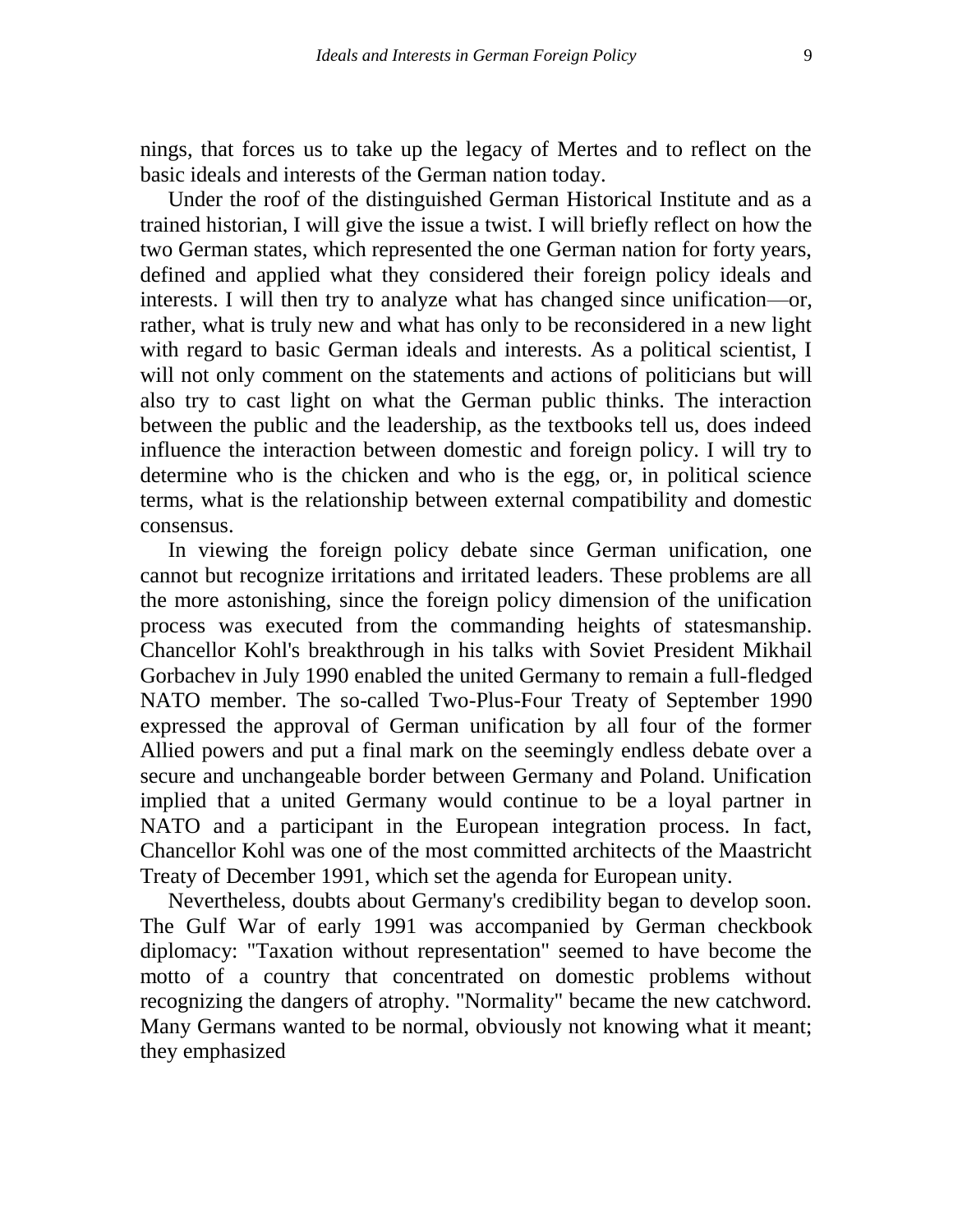this aspect to a point where some of the country's best friends wondered whether this new normalcy was nothing more than a new abnormal exceptionalism. The Social Democratic opposition, once labeled ironically the "world-power SPD," had a hard time coming to terms with reality. But the coalition government, too, was divided. When it came time to determine whether the German military would contribute to implementing flight controls over a war-torn Bosnia, the government handed the decision to the Federal Constitutional Court. This abdication of political responsibility found its analytical expression in the foreign minister's statement that he had a "stomachache," a comment that might pass as a description of a temporary political mood but certainly not as a clear-cut definition of "the basic interests of the German nation."

The Federal Constitutional Court returned the responsibility to the world of politics. "Gouverner, c'est choisir"; this principle seems to have been almost forgotten in certain political circles. And yet, the shaping and handling of foreign policy ideals and interests has always been, and still remains, a political task. This fact might have been more evident during the decades of German division, but unification has not exempted the German nation from coming to terms with its role in the world.

The Cold War decades seemed to have been easier, since they had forced clear decisions upon the two states emerging from the ashes of the Third Reich. Their ideals were clear, even while their interests were changing with different contexts and circumstances. German foreign policy began without option or so it seemed. "East is East, and West is West, and never the twain shall meet"—Rudyard Kipling's phrase appeared in new light. While both Germanies considered themselves the antitheses to Hitler's Reich, they fundamentally differed on what was the right alternative. The East German communists believed that only a communist Germany would eradicate the roots of fascism and militarism. The new West German leadership saw the only future for peace and freedom in a truly constitutional democracy with strong Western loyalties. While friendship with America became the second Basic Law of West Germany, East Germany strove to be more Soviet than the Soviets themselves so as to demonstrate its peaceloving, anti-imperialist, and anti-fascist commitments.

Both developments were largely predestined by the presence of foreign troops on German soil and the overall global strategy of the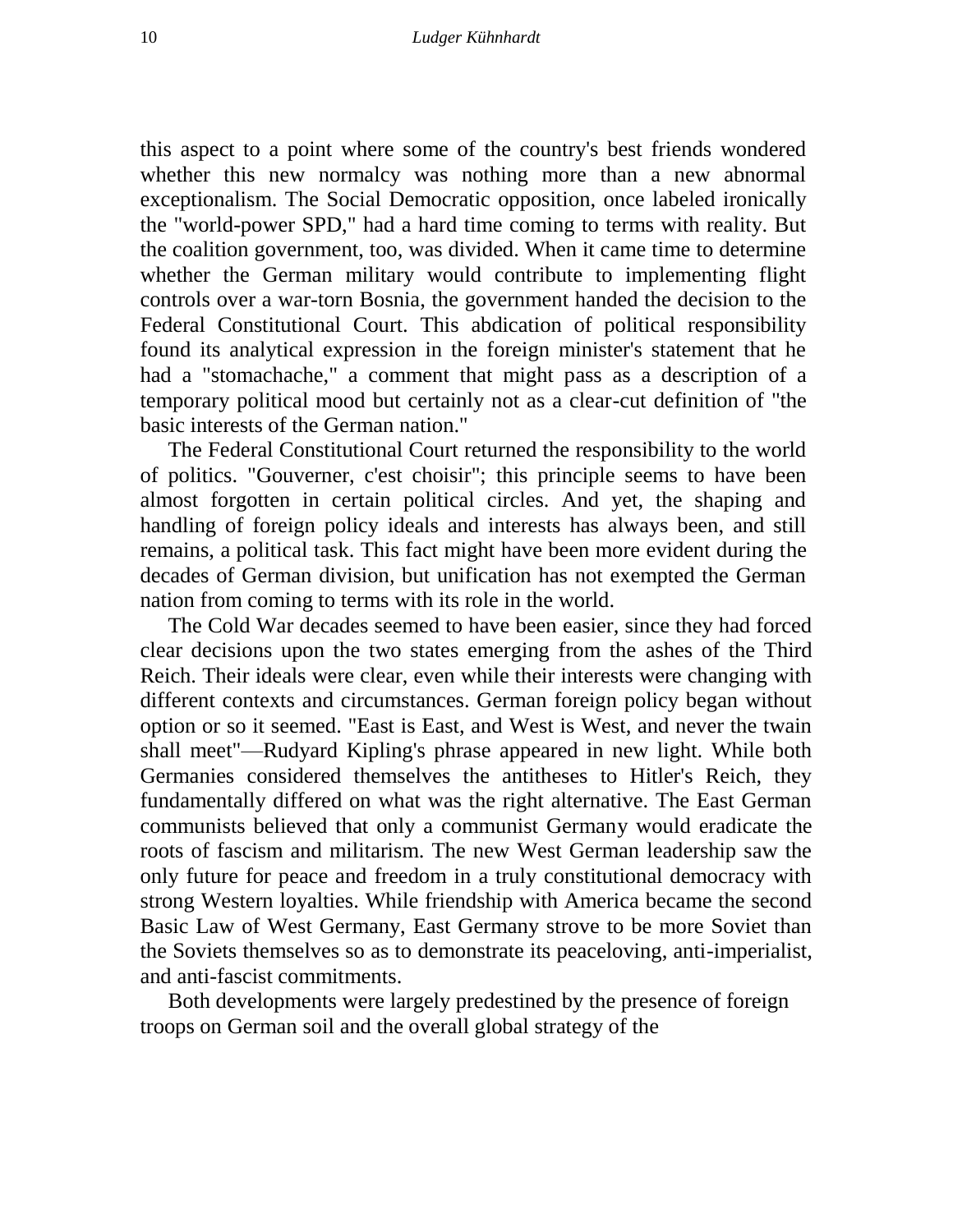Soviet Union and the Western Allies, who turned from friends to foes once Hitler was defeated. This consequence was as natural as democracy and dictatorship are antagonistic.

The two German states were founded on this antagonism and yet tied to each other. National and international policies were interwoven. While the German question was open, the Germans did not know how to close it peacefully. But the more difficult it became to cross the Wall, the more the Wall itself turned into a symbol of the artificiality of the division and of the natural unity of the nation. The ideals and interests of the two German states were in part divergent and even antagonistic; however, in part they coincided or mutually reinforced each other.

West Germany was looking for Western protection and recognition. Once it had turned the negative control by the Western powers into positive control through the cooperative integration in common institutions and alliances, it tried to broaden its options as to how to deal with the East. Western integration was the best *Ostpolitik* for Konrad Adenauer, the great, farsighted, first post-war chancellor. Western integration was an ideal in itself and was backed by a growing majority of the population; but it was also in the national interest in order to strengthen the foundation of the quest for national self-determination. The idea of national unification often seemed rhetorical over the years; Western integration remained the precondition for even thinking of unification on the basis of unity and freedom. It turned West Germany from an occupied enemy into a credible partner. It gave the country and its people a new sense of security and belonging. To be a good West German meant to want to be a part of Europe and to believe in America.

The maintenance of a stable and credible democratic system and of close and integrated ties with EC and NATO partners helped to resist Soviet pressure and to pursue the commitment of the national ideal of selfdetermination. The maximal goal was freedom and unity for all Germans in a democratic state, as indicated in the text of the national anthem and in the preamble of the Basic Law. The path to that goal, however, was controversial and became more so as the options toward the East were growing.

Public opinion always remained more stable than the political controversies seemed to imply. When West Germans were asked as to the country they would prefer to cooperate with, a clear majority answered "America": 83 percent in 1953, 90 percent in 1963, 78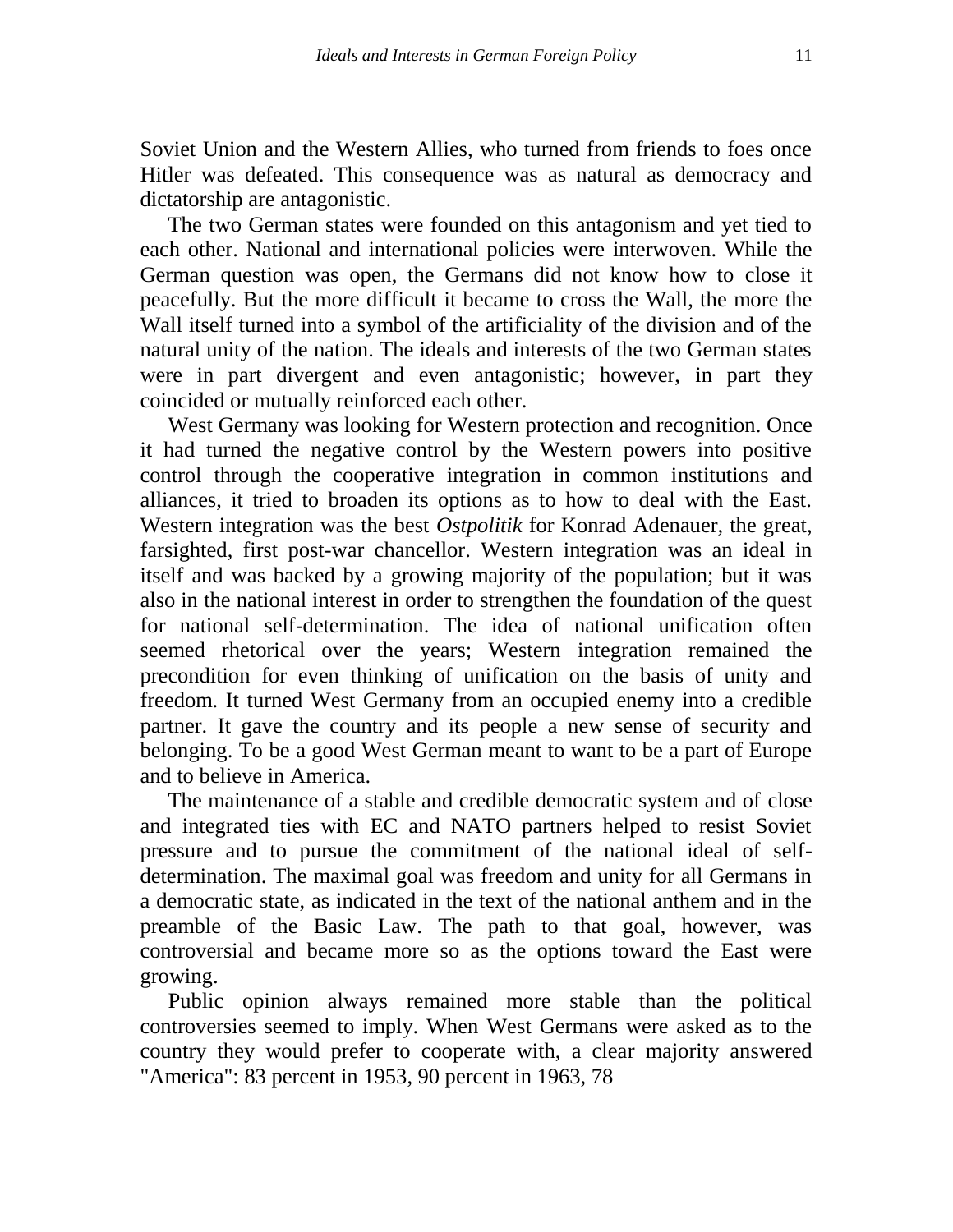percent in 1972, and 79 percent in 1983.<sup>9</sup> The number of positive replies to the question whether their country should closely collaborate with the Soviet Union depended on global political developments: 18 percent in 1953, the last year of the Korean War, 27 percent in 1963, after the Cuban Missile Crisis was dissolved peacefully; 52 percent in 1970, the year that the government of Willy Brandt signed the Moscow Treaty; and 20 percent in 1980, months after the Russian invasion of Afghanistan.<sup>10</sup>

For West German policy makers, the issue was more complicated. While it was the Christian Democratic approach in the formative decades of the Federal Republic to pursue *Ostpolitik* through stable, credible Western integration, the détente philosophy of the Social Democrats was based on the undeniable fact that the key to the future of all Germans lay in Moscow. But it was not until the 1980s that a broader consensus emerged on the notion that it was West Germany's goal to alleviate the plight of the East Germans through constructive cooperation with both Moscow and East Berlin and by credible integration into Western institutions. The CSCE philosophy was both to define West Germany's interests and somehow to follow West Germany's ideals: to overcome borders by making them permeable.

West Germany's foreign policy options broadened during the course of the CSCE process, but they still remained relatively restricted by the immutable duty to overcome the division of the nation. Dreams of a "security partnership" with the East Germans and expectations of a "partnership in leadership" with the United States were only relative and hence rhetorical programs as long as the status quo did not change. By fighting for a single German citizenship, the CDU government emphasized the need to find a solution to the unresolved national question and limited the scope of West Germany's foreign policy. The more options West Germany seemed

<sup>9</sup> *Jahrbuch der öffentlichen Meinung*, cited in: Hans-Peter Schwarz, "Die Westdeutschen, die westliche Demokratie und die Westbindung," in *Die Bundesrepublik Deutschland und die Vereinigten Staaten von Amerika*, ed. James A. Cooney, Gordon A. Craig, Hans-Peter Schwarz, and Fritz Stern (Stuttgart, 1985), 101; see also Gebhard Schweigler, *Grundlagen der außenpolitischen Orientierung der Bundesrepublik Deutschland. Rahmenbedingungen, Motive, Einstellungen* (Baden-Baden, 1985).

<sup>10</sup> See Schwarz, "Die Westdeutschen," note 7.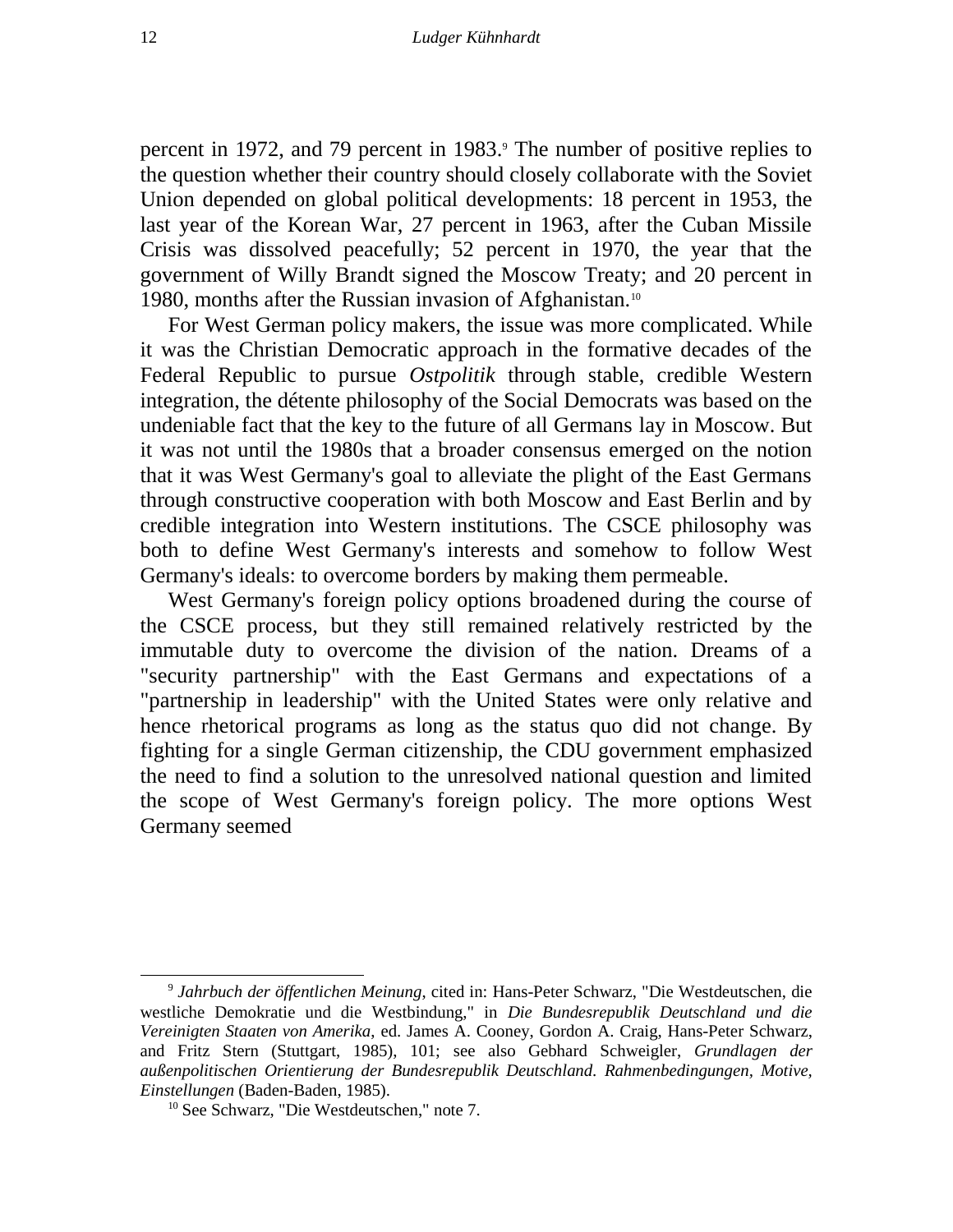to have, the more twisted its *Deutschlandpolitik* became. But *Deutschlandpolitik* remained the cornerstone of the country's foreign *and*  domestic policy.<sup>11</sup>

The ideal of freedom was so fundamental that the goal of unity seemed contradictory to some, unachievable to others, and simply rhetorical to many. But once the East Germans demanded unity through freedom and believed that freedom could be attained only by unity, the West German government responded positively. Clay Clemens discussed in detail the relationship between the CDU's *Deutschlandpolitik* and reunification in last year's Alois Mertes Memorial Lecture. He spoke of the CDU's "noncommittal approach to the national question." To summarize: "CDU policy rested on the premise that this national consciousness would remain a positive, integrative force, and that it would be easily—indeed inevitably reconciled with rapid movement toward ever-more supranational European structures."<sup>12</sup> So it was. And how is it now? Has the country lost the sense of its interests by achieving its ideals? Before I take up these questions, let me turn to the German Democratic Republic.

The ideals of the second German state were universal, revolutionary, and ideological: to strive for peace, build socialism, and uphold the Soviet policy of resisting any form of imperialism and encouraging world revolution.<sup>13</sup> The definition of interests was more complicated. During the formative years of the GDR, its leaders could never fully trust the Soviets; they could not be sure that Moscow would not use their state as a bargaining chip in negotiations with the Western war allies. However, the icier the Cold War became, the safer grew the existence of the GDR under Soviet protection. Accordingly, its prime foreign policy goal changed from safeguarding its own existence to obtaining international recognition.

<sup>&</sup>lt;sup>11</sup> See Christian Hacke, *Weltmacht wider Willen. Die Außenpolitik der Bundesrepublik Deutschland* (Stuttgart, 1988); Werner Weidenfeld and Hartmut Zimmerman (eds.), *Deutschland-Handbuch*. *Eine doppelte Bilanz 1949–1989* (Munich, 1989).

<sup>&</sup>lt;sup>12</sup> Clay Clemens, "CDU Deutschlandpolitik and Reunification, 1985–1989," German Historical Institute, Occasional Paper No. 5 (Washington, D.C., 1992), 24ff.

<sup>13</sup> See Institut für Internationale Beziehungen Potsdam-Babelsberg, ed., *Geschichte der Außenpolitik der DDR* (Berlin, 1984).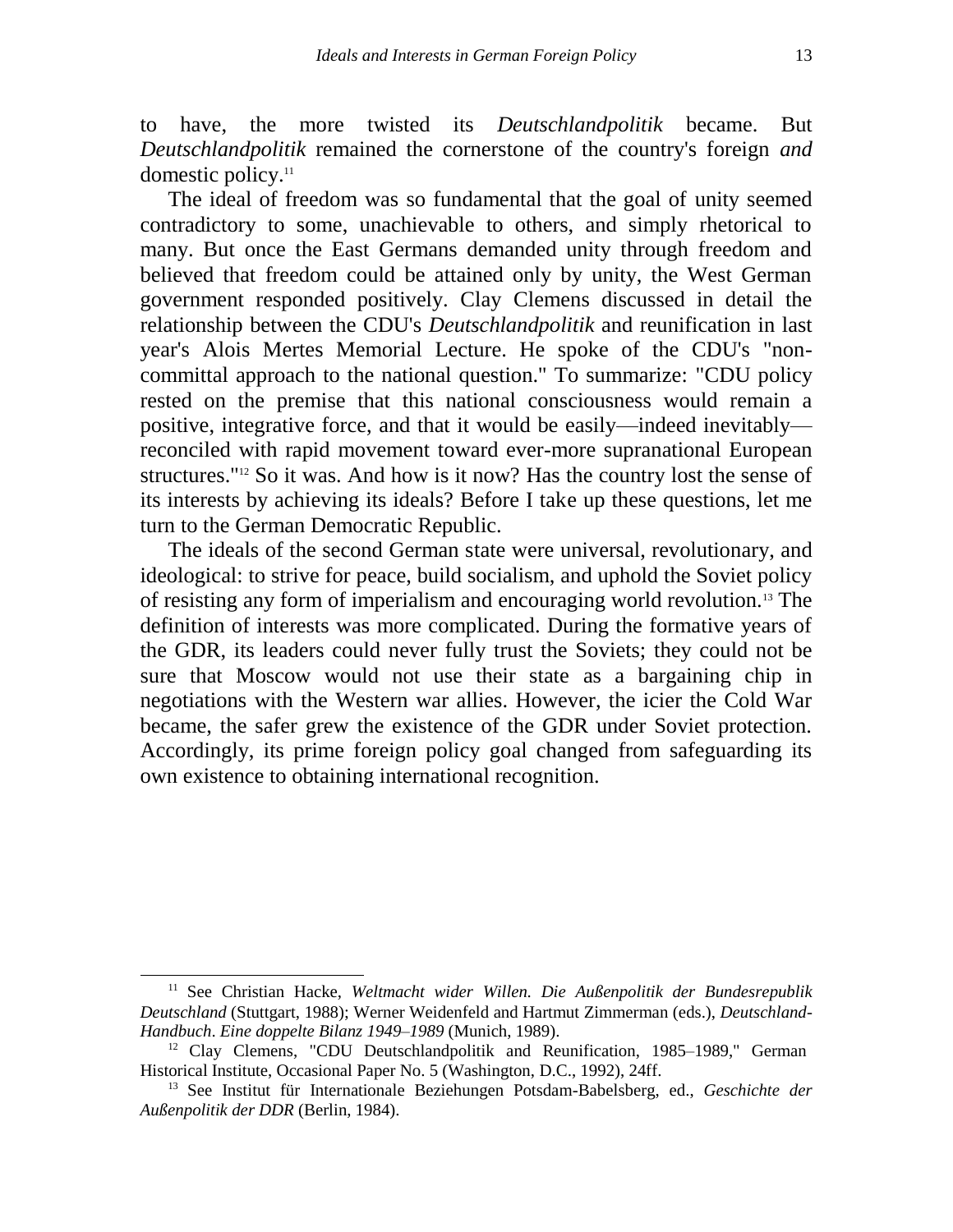With growing international acceptance and the results of detente, East Germany broadened its foreign policy options.<sup>14</sup> Its scope of action became so broad that, in a paradox that led to its ultimate demise, it no longer had to follow the Soviet Union once the Eastern bloc leader embraced the principles of *perestroika* and *glasnost.* The comrades in East Berlin remained loyal to their old revolutionary principles, while the winds of change were already swirling around their communist brothers. They began changing late, too late in fact to survive. Latecomers, as Gorbachev had predicted, were punished by turn of events, all the more since the end of communism inevitably meant also the end of the artificial states it had brought about. In this sense, the demise of the GDR was only the precursor of the demise of the Soviet Union and Yugoslavia. While East Germany's ideals vanished, the *raison d'être* of the GDR vanished as well.<sup>15</sup> Unification was the terminal end of German communism, but, until the very end, the key for it remained in Moscow. East Berlin tried to emancipate itself without realizing that the very destiny of the GDR was dependent on the future of communism and hence of Moscow. The GDR was able to abolish self-firing machines on the inner-German border, but it was not able to truly legitimize its existence in the West nor its sovereign independence in the East. In hoping to achieve that legitimacy, the East German communists underestimated their power base altogether. In the end, the quest for democracy toppled the egalitarian dreams of communism, and, for one last time the Soviet Empire struck back by accepting German unification on Western terms.

During the unification process, the foreign policy ideals and interests of East Germany coincided with those of West Germany. The only democratically elected government of the GDR followed the lead of the Bonn government by voting "yes" to unity, "yes" to NATO, and "yes" to the EC. In this sense, the Two-Plus-Four

<sup>14</sup> See Hans-Adolf Jacobsen, Gert Leptin, Ulrich Scheuner, Eberhard Schulz, eds., *Drei Jahrzehnte Außenpolitik der DDR. Bestimmungsfaktoren, Instrumente, Aktionsfelder* (Munich, 1979); Wilhelm Bruns, *Die Außenpolitik der DDR* (Berlin, 1985).

<sup>&</sup>lt;sup>15</sup> See Jens Kaiser, "Zwischen angestrebter Eigenständigkeit und traditioneller Unterordnung. Zur Ambivalenz des Verhältnisses von sowjetischer und DDR-Außenpolitik in den achtziger Jahren," in *Deutschland-Archiv. Zeitschrift für das vereinigte Deutschland*, 24th year (1991): 478ff.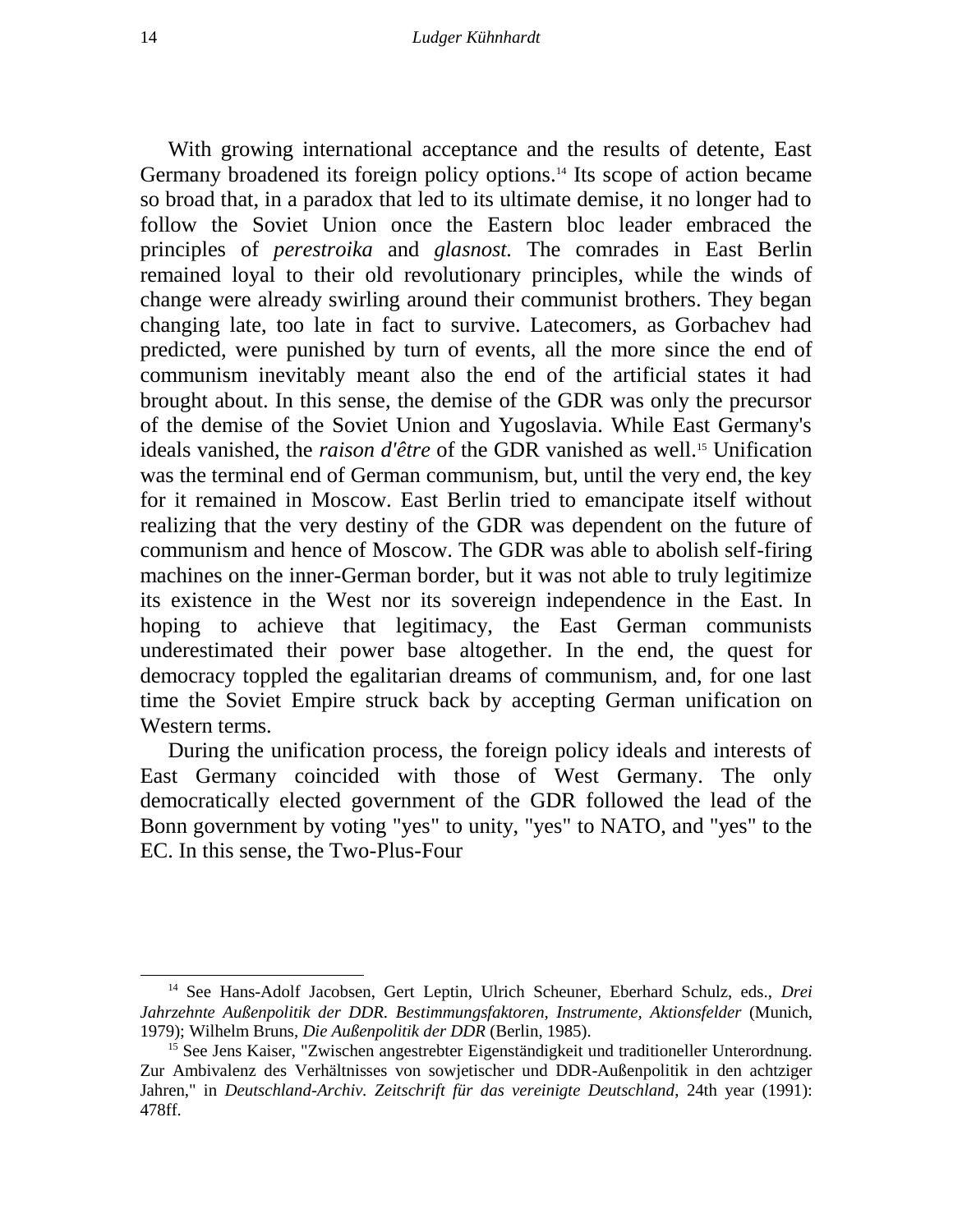negotiations were actually one-and-a-half plus four. While Bonn negotiated, East Berlin agreed. Details, such as the decision not to deploy NATO soldiers directly on East German soil, served as a palliative to the Soviet Union. The key decisions of 1990 verified West Germany's interests and all-German ideals under Western tutelage, with Russian agreement.

And yet, the ideals and interests of German foreign policy, as antagonistic as they were defined and pursued by the two German states, had always hovered around Germany itself. "Germany" was the ultimate foreign policy goal of both Germanies—for the one country, it meant to make the division forgotten and to gain global recognition as providing the only answer to all contradictions of German history; for the other country, to regain international credibility through cooperative integration and to thrive for unity in freedom on the side of new Western friends and allies. Germany itself was the point of reference for Germany's foreign policy ideals and interests. The "rest of the world" seemed to exist only insofar as this situation required outer contacts: to find recognition and protection, to find political backing, and to direct political bashing. German identity was found in the pains and stresses of division. Although the Berlin Wall divided the country, it remained the symbol of the German people, its unredeemed ideals, and its tamed interests. The two states were worlds apart, and yet they mutually reinforced the self-perception of all Germans.

Since the end of the Cold War, Germany's exceptionalism has given way to an obligation of reconsidering the country's role in the world. While the political structures around and within the German nation have evidently changed, Germans seem to find it more difficult to understand what has changed and what has not.<sup>16</sup> It has become even more challenging to understand what the world expects of the "new Germany."<sup>17</sup> The German question has turned from a question concerning Germany into an inquiry for the Germans:

<sup>&</sup>lt;sup>16</sup> See the analysis of both East and West Germans: Martin Robbe and Dieter Senghaas, eds., *Die Welt nach dem Ost-West-Konflikt. Geschichte und Prognosen* (Berlin, 1990).

 $17$  See the analysis of the ambassadors of Germany's neighboring states in Ludger Kühnhardt and Hans-Peter Schwarz, eds., *Zwölf Nachbarn—ein Europa. Deutschland und die europäische Zukunft aus Sicht der Diplomaten umliegender Länder* (Bonn/Berlin, 1991).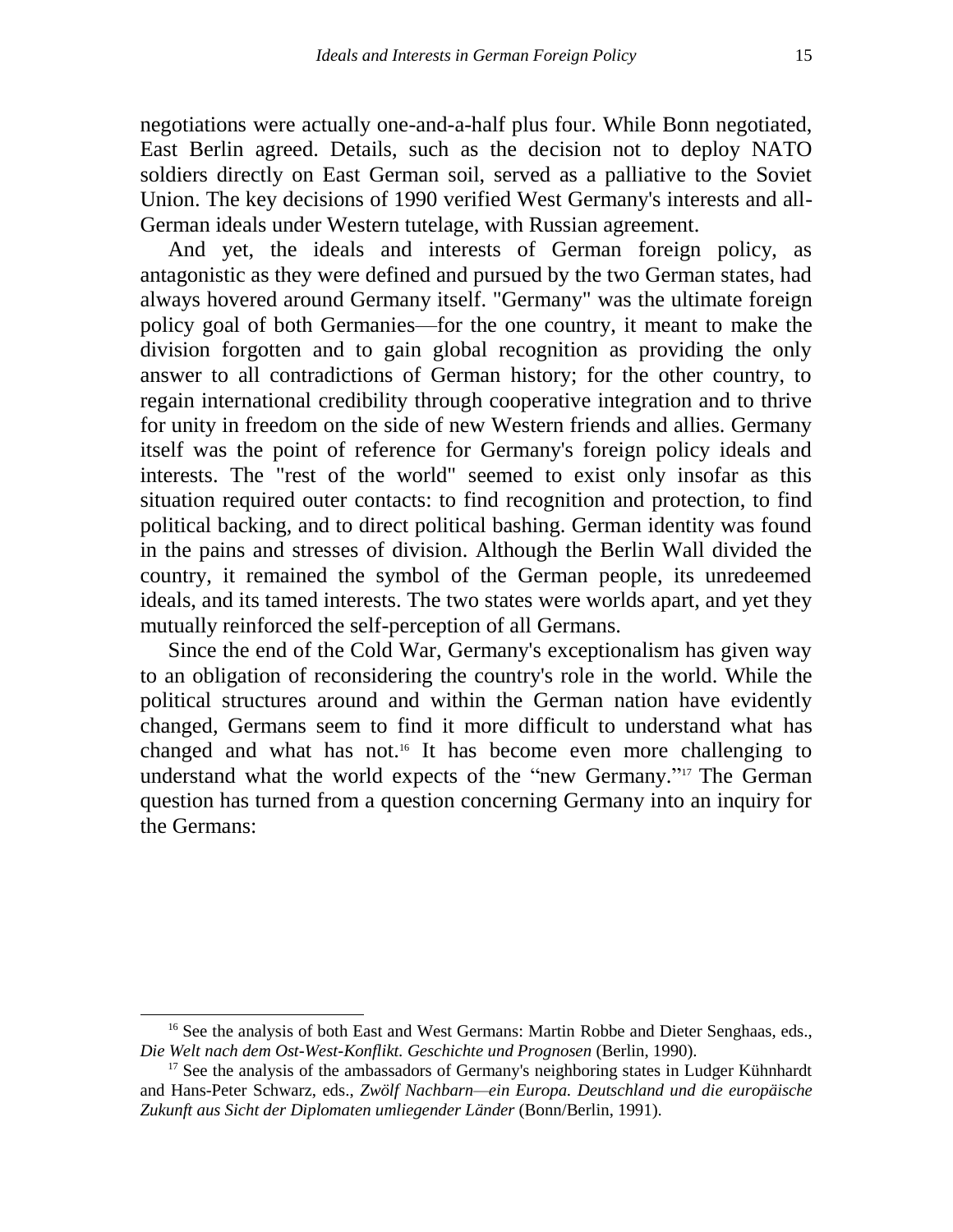How do they see their role in the world, and which role do the others expect Germany to play? As long as George Bush used the phrase "partnership in leadership" to flatter the weak self-confidence of West Germans, it was welcome. Once the united Germany was put to the test of what the phrase truly meant, it preferred to shy away from it.

With unification, the country had truly become sovereign, or so the people were told. At the same time, the European Community embarked upon a new phase under the headline "pooling of sovereignties." Not only the East Germans, who were new members of the EC, had a hard time not to consider this a contradiction. Politicians and media analysts talked about a new normalcy, ending historical pressure without opening a new Pandora's box of history's future. It was neither the past nor the future that began troubling the Germans; the present was taking its toll. The West was demanding more acts of leadership, the East expected more and more help, and the Germans had to realize that once again they were caught in the middle, that they were sitting at the center of a newly troubled Europe. Above all, the UN reminded them that the world was not made for the Germans to achieve their national ideals and interests, but that they had taken on certain responsibilities by joining the world body and committing themselves to the requirements of its charter.

The world did not play referee anymore while the Germans played tennis but expected the experienced Germans to watch over other battlegrounds. Domestically the Germans were most busy indeed, but their excuse of being overburdened was no longer considered a viable argument by a world much more troubled than both the East and West Germans together. The Germans experienced the new obtrusiveness of global reality. While they tried to relax their global profile and concentrate on domestic issues, the world imposed itself on the astonished nation. Once it was belated, then belligerent, then besieged, and now baffled.

After Hitler, the Germans wanted—and still want—nothing more than to be good guys, to be peaceloving, above all; now they had to realize that a good example alone was not enough to eradicate hatred elsewhere nor to stop bloodshed, even on European soil. After two dictatorships, the Germans wanted to build a stable democracy and enjoy prosperity, but all of a sudden they had to realize that their domestic hopes might come under pressure, both from within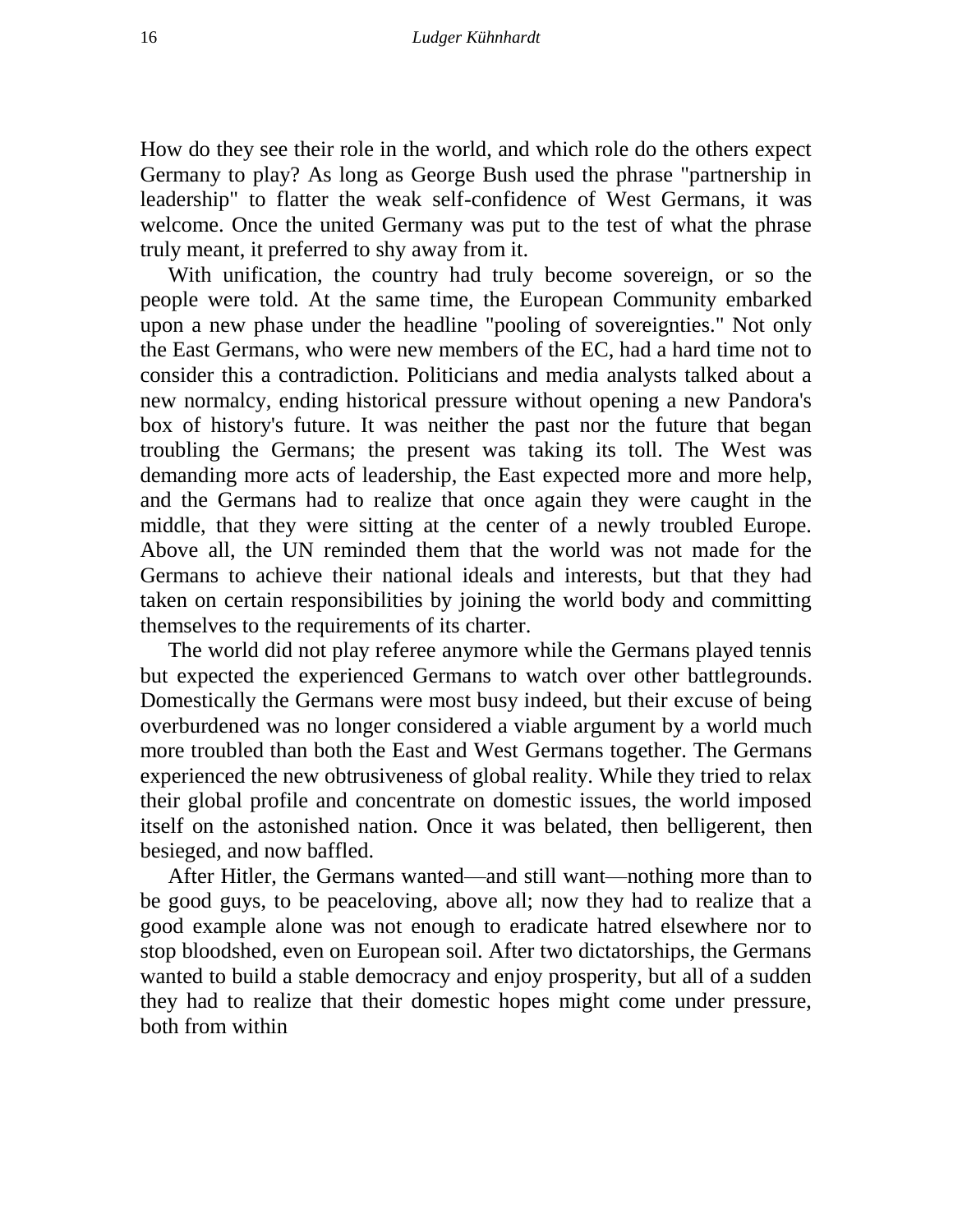and from without. The baffled nation was a new state, but it was not living in a new world.

A new profile for German foreign policy could not arise out of thoughtfully shaped grand designs or petty reflections. Rather, it was forced upon the Germans by the course of world events: war in the Gulf, warfare in Somalia, fighting in the Balkans. While Germany began to disarm and reduce its military according to the "Two-Plus-Four Agreement," world politics seemed to remilitarize. While global pressure de-escalated, small fires ignited. The new world order was a new world disorder without control mechanisms of global pressure and counterpressure. Hardly ever had the world been so oriented toward security issues and military options, warending strategies and peacekeeping needs—or so at least it seemed to the baffled Germans. Nobody in Germany wanted to fight wars again, but some eternal utopians found it difficult to accept that warfare continued to be a fact of life elsewhere. They tried not to accept that this fighting might demand responsible actions from a country that had been able to live in peace and security for more than forty years, certainly in its western part, through the help of others. Many Germans found it difficult to relate the protection of affluence to security needs beyond the terms of international trading regimes. Foreign policy thinking seemed to have vanished in a state that was the very product of foreign policy developments and decisions and that is still very dependent on the evolution of the international order. Germany remains a foreign policy country—a country dependent on the future of the world and its responses—but many of its policy makers are domestically oriented and domestic in habit indeed. Even then, the question was no longer whom the Germans liked as their partners and international allies but what they were willing to contribute to be liked themselves. The *Christian Science Monitor* reminded the Germans in an article of March 1993 that "a democracy is only as effective as the people's willingness to make it work."<sup>18</sup>

The people that make a democracy work seem to be the politicians. Indeed they are the representatives of the people, bestowed with mandates to govern and to decide, to rule, and to oppose. But can they be better than the people themselves? Because of growing

<sup>18</sup> Stephen Brockmann, "Kohl's Miscues on the Road to Reunification," in *Christian Science Monitor*, 9 March 1993.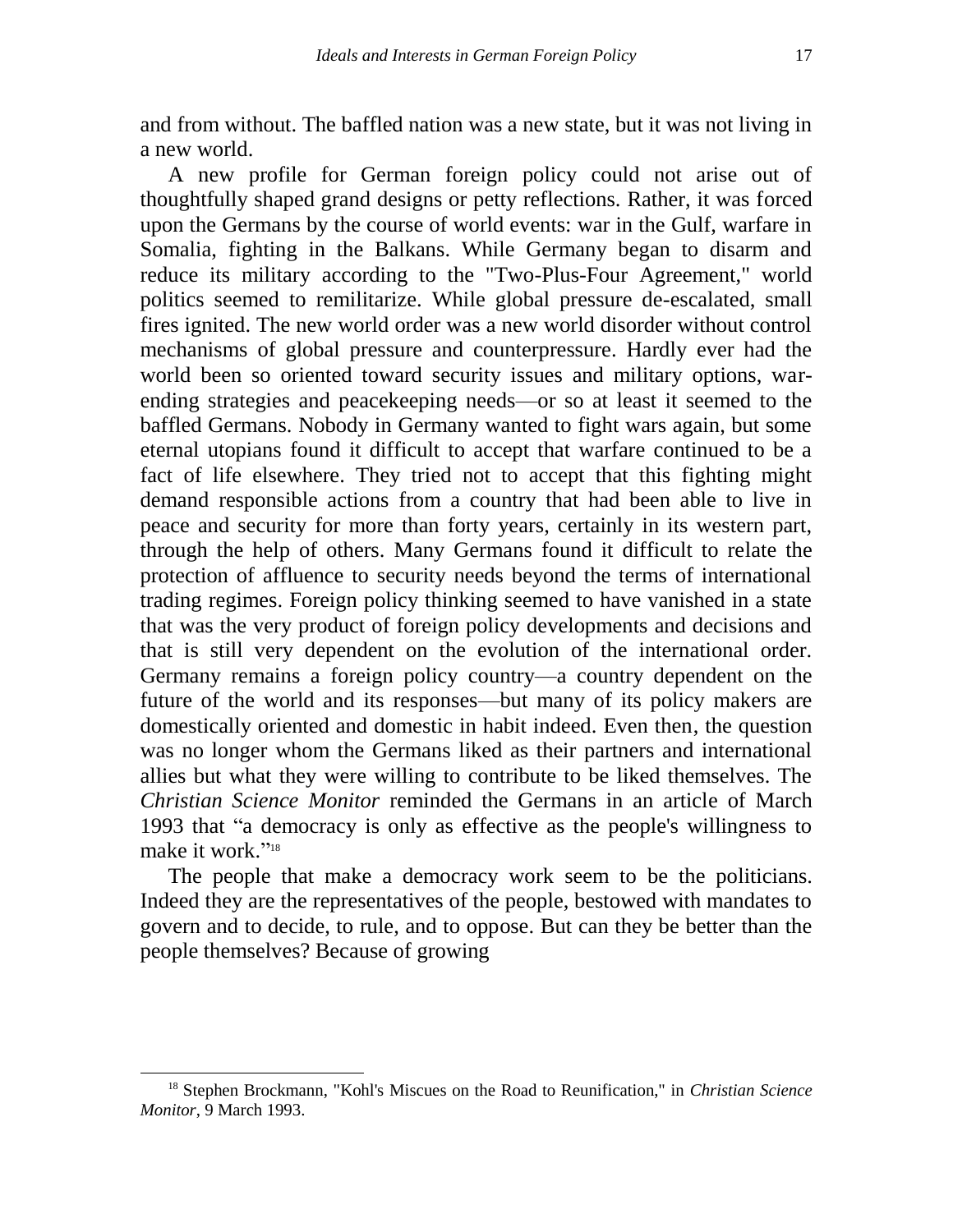pluralism and individualization, it is said to have become difficult to lead in a democratic system. The wavering positions of many German politicians, and even more so their wavering actions, were seen as a reflection of the difficulties of "inner unification." While the German people were considered to have a hard time finding a consensus about the new country's role in the world, their politicians were not able to lead with more perspicuity. But the problem requires a deeper analysis.

Blueprints for the definition of "the basic interests of the German nation" might emerge from think tanks, academic institutions, or planning commissions. Politics seems to deal more with on-the-spot decisions, enforced upon actors by new situations and circumstances. Even if that is the case, German citizens seem clearer about the fundamentals than some of their politicians. According to an EMNID poll of March 1993, 53 percent of the population favored German military participation in enforcing no-fly zones over Bosnia in accordance with UN decisions.<sup>19</sup> Forty-two percent disagreed; but the government, having a parliamentary majority to act and a majority backing the actions that were needed, evaded the decision. How effective can a democracy be if it does not use the majoritarian principle any longer? And how effective can one say a majority government is if it seems unwilling to act? Asked which tasks German soldiers should take up if sent to Somalia, 80 percent supported the military protection of food deliveries and 68 percent favored repair work of streets and wells. Asked whether German soldiers ought to handle police tasks, 42 percent said "yes" and 54 percent said "no." As for fighting armed gangs, 37 percent answered affirmatively, 58 percent negatively.<sup>20</sup> The Germans seem to be aware of their interests at stake and cautiously responsible of their duties. They are beginning to face facts that they do not like but cannot theorize away.

Fighting in Bosnia and starvation in Somalia do indeed affect German moral ideals and security interests. But the overall perspective for the country's role in the world arena must derive from more principal considerations. Crises come and go. It is necessary to

<sup>19</sup> EMNID-Institut, Bielefeld, unpubl. poll of 22–24 March 1993.

<sup>20</sup> EMNID-Institut, Bielefeld, poll of 19–21 April 1993, in *Der Spiegel* 17 (1993), 21.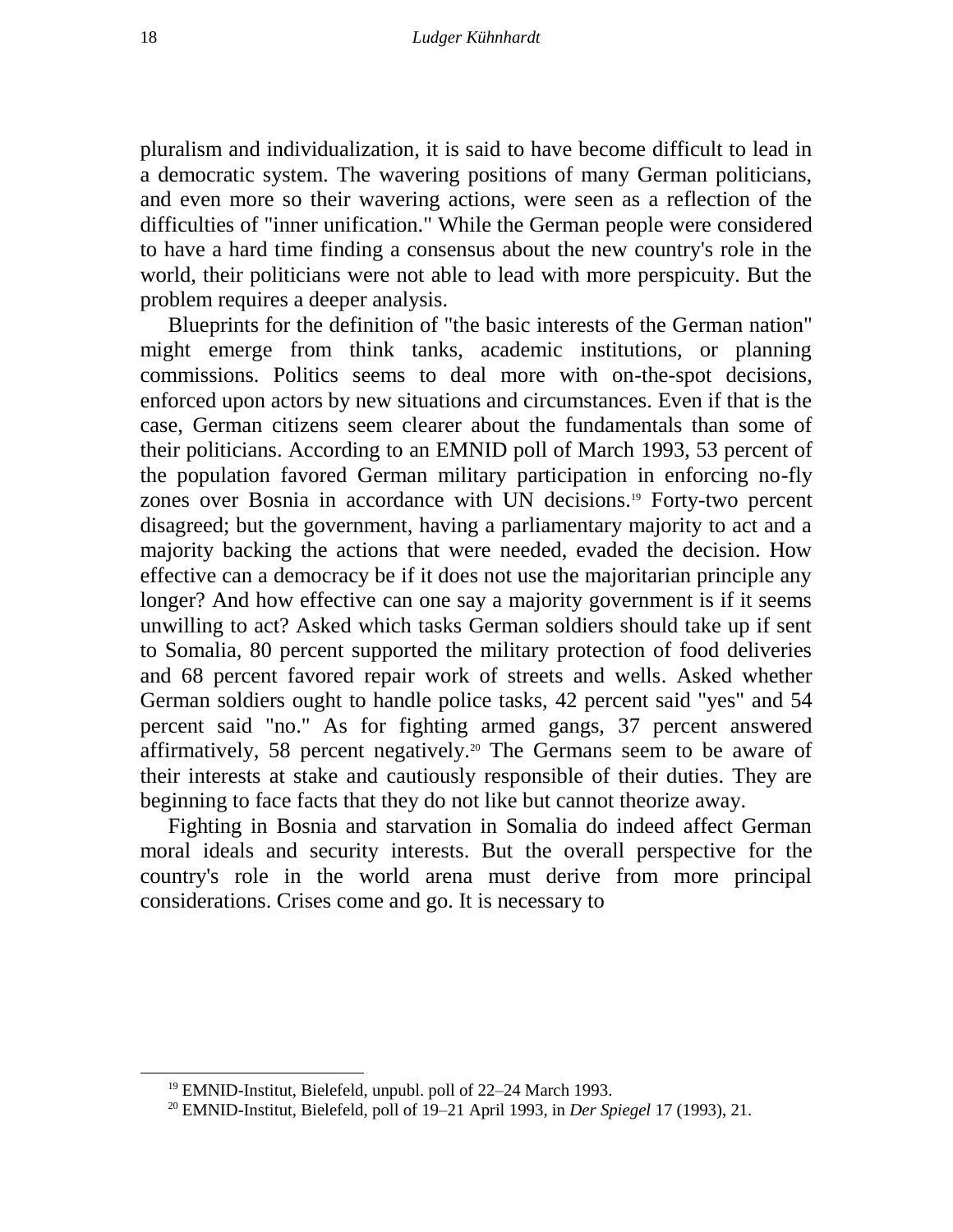respond to them, but it is not sufficient simply to react. Basic interests must be defined before they are challenged and forced to be proven. Under the title "Germany's Geopolitical Maturation," the RAND Corporation presented important public opinion data in early 1993. Infratest Burke Berlin conducted a survey in late 1992 for RAND to find out the basic interests of the German nation. The results sound more stable and, for an American audience, reassuring than many headlines about the intra- and inter-party squabbles over the role of the *Bundeswehr* and over the international projection of Germany's ideals and power. In brief, the key result, as summarized by Ronald D. Asmus of RAND, was as follows: "Nearly threequarters of Germans view themselves as pro-American. West Germans remain more sympathetic than East Germans toward the United States, but there are signs that some of the old prejudices East Germans harbored toward the United States are also starting to break down."<sup>21</sup>

The details of the findings are even more interesting:<sup>22</sup>

—Six percent of the Germans polled "believe that NATO remains essential for German security, an increase from 58 percent in 1991"*;*

—fifty-five percent supported "maintaining a residual U.S. military presence," compared to 36 percent in 1991. Currently, 63 percent of West Germans and 24 percent of East Germans (compared to 12 percent in 1991) favor a U.S. military presence in Germany.

—Asked to specify Germany's vital interests, 67 percent mentioned France, 62 percent the United States, 64 percent Eastern Europe, and 60 percent Russia.

—Asked to name critical threats that were most likely to menace Germany's vital interests in the next decade, "Germans point[ed] to the dangers of nuclear proliferation (69 percent), Islamic fundamentalism (47 percent), as well as residual Russian military power (23 percent)."

<sup>&</sup>lt;sup>21</sup> Ronald D. Asmus, "Germany's Geopolitical Maturation: Strategy and Public Opinion after the Wall" (RAND Issue Paper Exploring Topics of Interest to the Policy Community, Santa Monica, CA, February 1993), 1.

<sup>22</sup> Ibid., 1ff.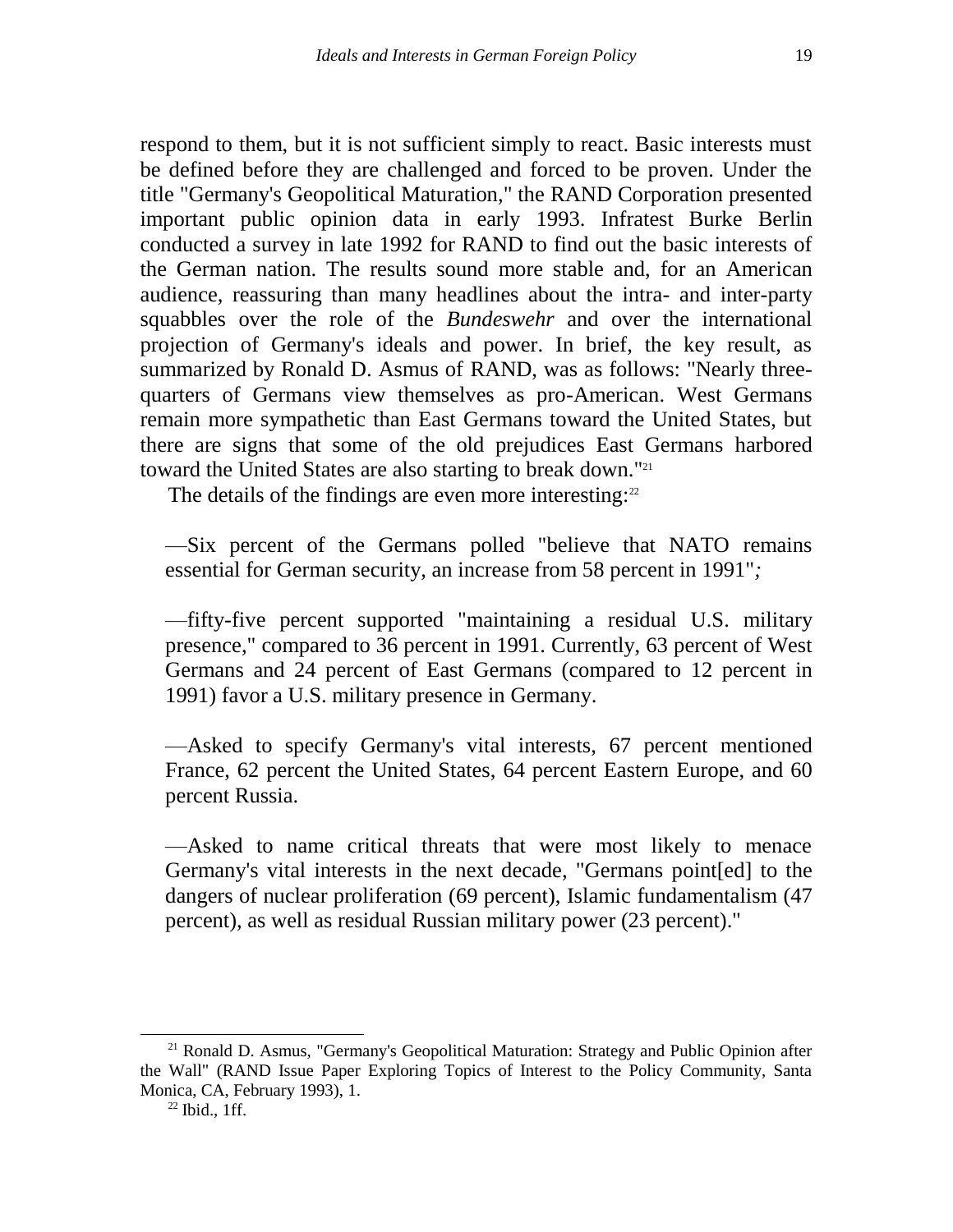—Concerning the Maastricht Treaty on European union, 47 percent of Germans said that they would vote "yes" if a referendum were held, 29 percent would say "no," and 23 percent were undecided.

—Sixty-one percent of Germans believed "that the EC members have differing interests," and only 43 percent (compared with 48 percent in 1991) favored a common European currency.

—All in all, a sound majority of 62 percent of all Germans polled "believe Germany should assume a more active international role, and even a larger majority (77 percent) believe their country is best equipped to play the leading foreign policy role in Europe."

What can be concluded from this polling data? First of all, that Germans are aware of continuous and new problems facing their country's place and role in the world. Second, that they realize the value of successful structures and institutions. Third, that they remain skeptical of quantum leaps in European integration but nevertheless feel responsible for a balanced and mutually beneficial stability in the whole of Europe, one that is integrating east-central Europe and associating Russia. Fourth, that they have continuous confidence in NATO and close German-American relations as the key to the country's stability and the expression of its sense of belonging. While it remains a political duty to define ideals and shape interests, leading policy makers tend to prefer to find a consensus on how to implement common values as norms of action. A classical formulation to this effect was Foreign Minister Klaus Kinkel's speech to the German *Bundestag* on 21 April 1993, in which he recognized the need for a new consensus on foreign policy and security matters as the first priority for the "united and sovereign Germany." Consensus, he maintained, could make the country a reliable partner, one that was capable of acting in the world community.<sup>23</sup> But, one wonders, "consensus about what?"

Alois Mertes might have begun the current debate on Germany's foreign policy with a definition of "the basic interests of the German nation." Today, shapers and makers of Germany's foreign policy prefer to express hopes and visions: the foreign minister describes the

<sup>&</sup>lt;sup>23</sup> Klaus Kinkel, "Die Vereinten Nationen müssen zentraler Friedenshüter der Menschheit werden," in *Das Parlament* 18, 30 April 1993, 18.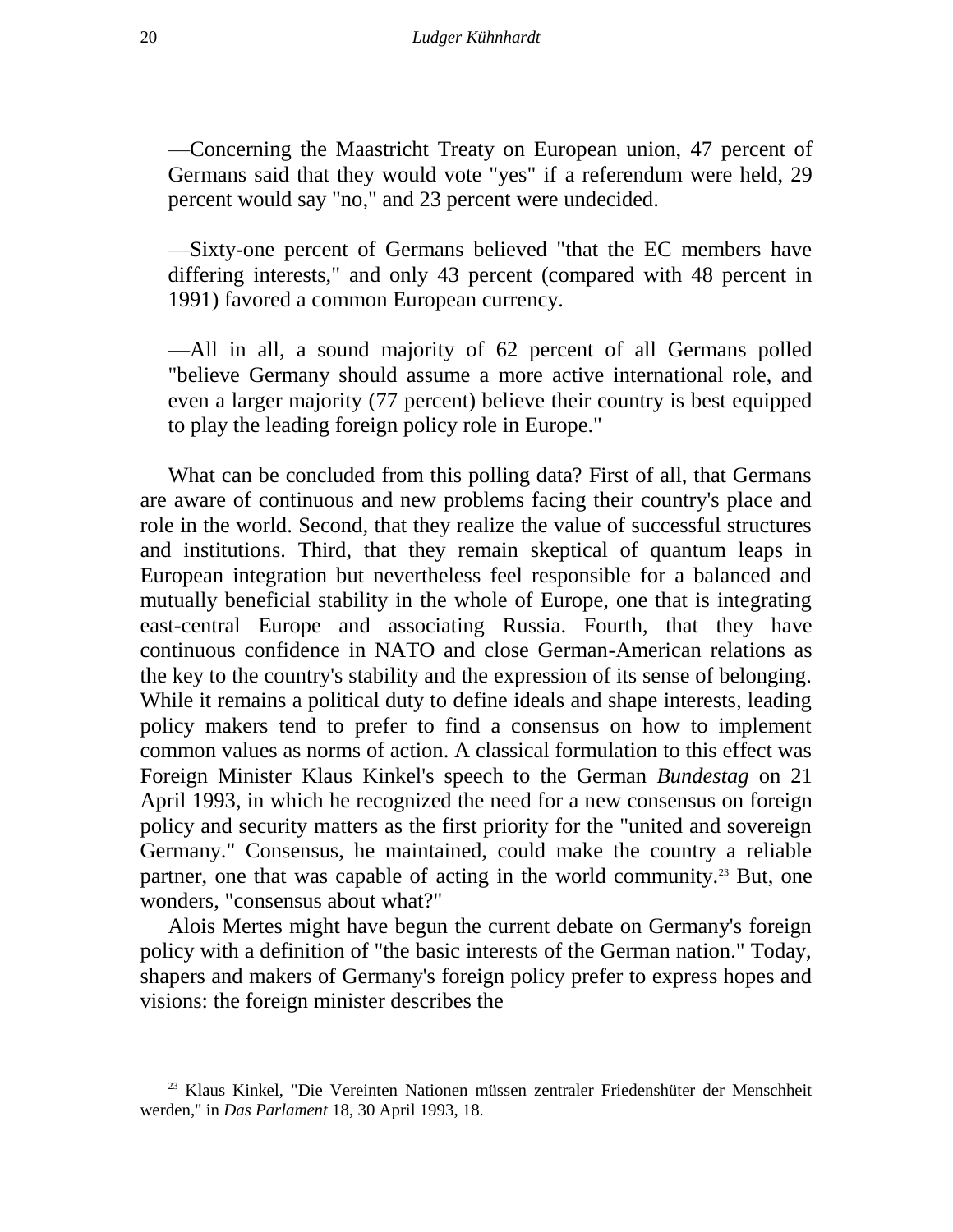"chance" to make the United Nations the central peacekeeper of mankind. Others get confused by trying to learn from history. Some consider Germany's past an argument against a more offensive global posturing of the country; others use the experiences of and against Hitler as the basis for claiming that Germany, in particular, had to get more actively involved in the protection of human rights elsewhere. Does the baffled nation continue to be torn between total responsibility and an absolutism of conscience? Do the Germans understand the difference, sometimes the conflict, between the maintenance of their welfare and their security needs, which are determined outside the country and yet affect its lifeline, both moral and material? Can they imagine that foreign policy and security needs are of a different character than domestic welfare and the aspirations for a national consensus? Certainly the time has come in Germany, most importantly in saturated West Germany, to reflect on the sense of Thomas Jefferson's ideal of "renewal" in order to preserve successful traditions.

Ideals and interests in German foreign policy tend to be defined by the minimal possible consensus among political parties. This situation might be true for all coalition governments, for which foreign policy seems to remain foremost a function of domestic policy.<sup>24</sup> Whether such a situation is inevitable is quite another question. But it is evidently not sufficient to truly define the basic ideals and interests of German foreign policy. Foreign policy constraints do arise. But are international responsibilities unpalatable constraints? UN Secretary General Boutros Boutros Ghali had to remind the German government of its duties as a UN member. The Bonn coalition government had a difficult time finding a substantial compromise that would enable the country to make a contribution that went beyond the mere sending of checks. This issue received continuous media coverage on both sides of the Atlantic during the winter of 1992/93. When the first German soldiers finally arrived in Somalia, they were wearing borrowed French tropical army fatigues. What could better demonstrate, at the same time, the integrated

<sup>&</sup>lt;sup>24</sup> See Ole Diehl, "UN-Einsätze der Bundeswehr. Außenpolitische Handlungszwänge und innenpolitischer Konsensbedarf," in *Europa-Archiv. Zeitschrift für internationale Politik*, 48th year, no. 8, 25 April 1993, 219ff.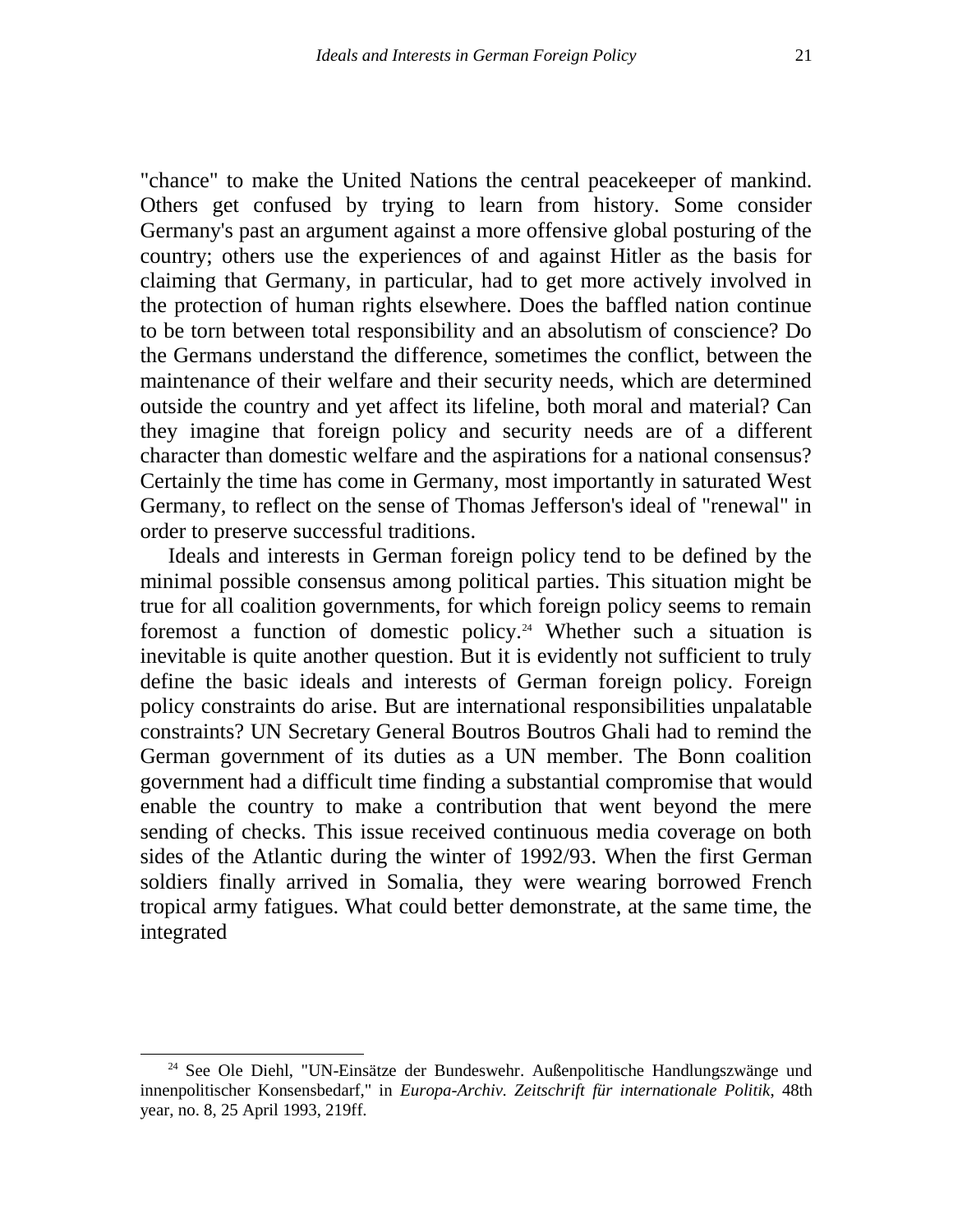approach of the new German foreign and defense policy, as well as its limited readiness to play a global peacekeeping role?

Historical studies look backwards; political science tries to use historical knowledge to better understand the contemporary political challenges. If this is the definition of academic duty, it becomes a necessary obligation for my profession to ask what Germany's basic interests of today are all about.

While Germany was divided, the ideals of both German states were by definition universalistic, and their interests according to these ideals were defined as universalist as well. East Germany stood for anti-imperialist, revolutionary universalism. It preached communism all over the globe and tried to connect its own development and, in fact, its fate with anybody who either supported its basic ideological ideals or at least tolerated them. West Germany stood for universal human rights and democratic freedoms and pursued a global policy to ensure them for all Germans. The remotest place in the Pacific Ocean was judged as good or bad according to its support or rejection of the one or the other. Not many countries remained friends of both Germanies. And, whenever the Germans became active partners in world politics, it was in line with their own national ideals, for instance, to export revolutionary spirit or developmental aid. Now the all-German state has become rather introspective, without being able to abstain from global commitments.<sup>25</sup>

The definition of ideals and interests in today's Germany has to begin with the redefinition of experienced ideals and continuing interests. No matter how homogeneous the survey results already might be, German society is still homogenizing. West Germans tend to monopolize the country, both in political positions and in the media. The political society of Germany is, at least so far, less unified and even less stable than its constitutional structures make it appear. How long will it be before East Germans hold leading constitutional positions, such as the federal presidency, chancellorship, or that of foreign minister? And how long will it take before one does not inquire whether a person is from the western or eastern

<sup>&</sup>lt;sup>25</sup> See Reinhard Stuth, "Deutschlands neue Rolle im sich vereinigenden Europa," in *Außenpolitik. Zeitschrift für internationale Fragen*, 43rd year, no. 1 (1992), 22ff.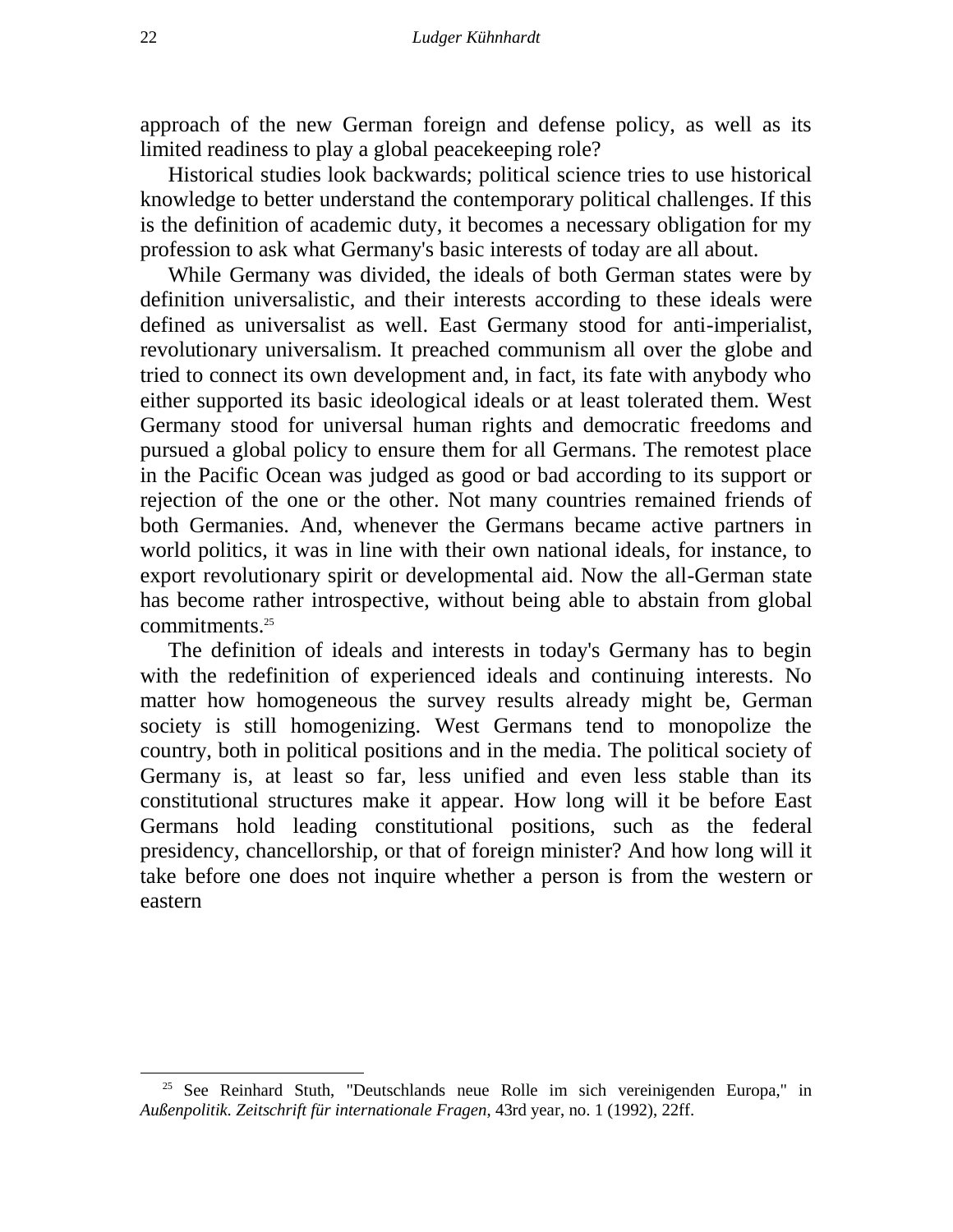part of the country? How will a new, united generation of politicians define foreign policy ideals and interests?

The debate about ideals and interests seems to be reduced to military dimensions: Should Germany participate in international military actions, yes or no? In his philosophy of law, Hegel described war as the ultimate manifestation of sovereignty.<sup>26</sup> As much as this extreme definition is true, the philosopher could not be surprised that a sovereign country reexamines its attitude toward war and peace. While the scope of the country seems broadened after unification, the options for the new state seem to be reduced again, now all of a sudden to military dimensions. In the past, the ideal, the hope, and the burden was the issue of national self-determination. Now the central issue, both as a global problem and a national concern, seems to be other people's self-determination, peacemaking and peacekeeping in foreign lands, and how to deal with it. But it is certainly incorrect to talk of a "new militarization of German foreign policy" as the country reconsiders and redefines its interests, ideals, and obligations, including the most serious ones.

What is the German willpower, what are the German aims, and what are the German means at this crossroad? Let me try to briefly summarize, without overly theorizing and generalizing, the ideals and interests as I see them deriving from the current winds of change and continuity throughout the world as well as in my country.

United Germany opted for continuous membership in NATO and in the European Community, since this membership reflects both the ideals and interests of the country. The process of European integration and close ties with the North American democracies remain the second Basic Law of the Federal Republic of Germany. Both communities are based on common values of our civilization, historical experiences, and profound insights into the character of relations among states and processes of integration in today's world. Both remain necessary, for they are in themselves good.

The basic values of German patriotism might have come under some pressure by xenophobic extremism and political populism. But they remain valid: constitutional freedom; a commitment to human

l

<sup>&</sup>lt;sup>26</sup> Georg Wilhelm Friedrich Hegel, "Grundlinien der Philosophie des Rechts oder Naturrecht und Staatswissenschaft in Grundrissen, §321ff.," in *Werke*, vol. 7 (Frankfurt a.M., 1970), 490ff.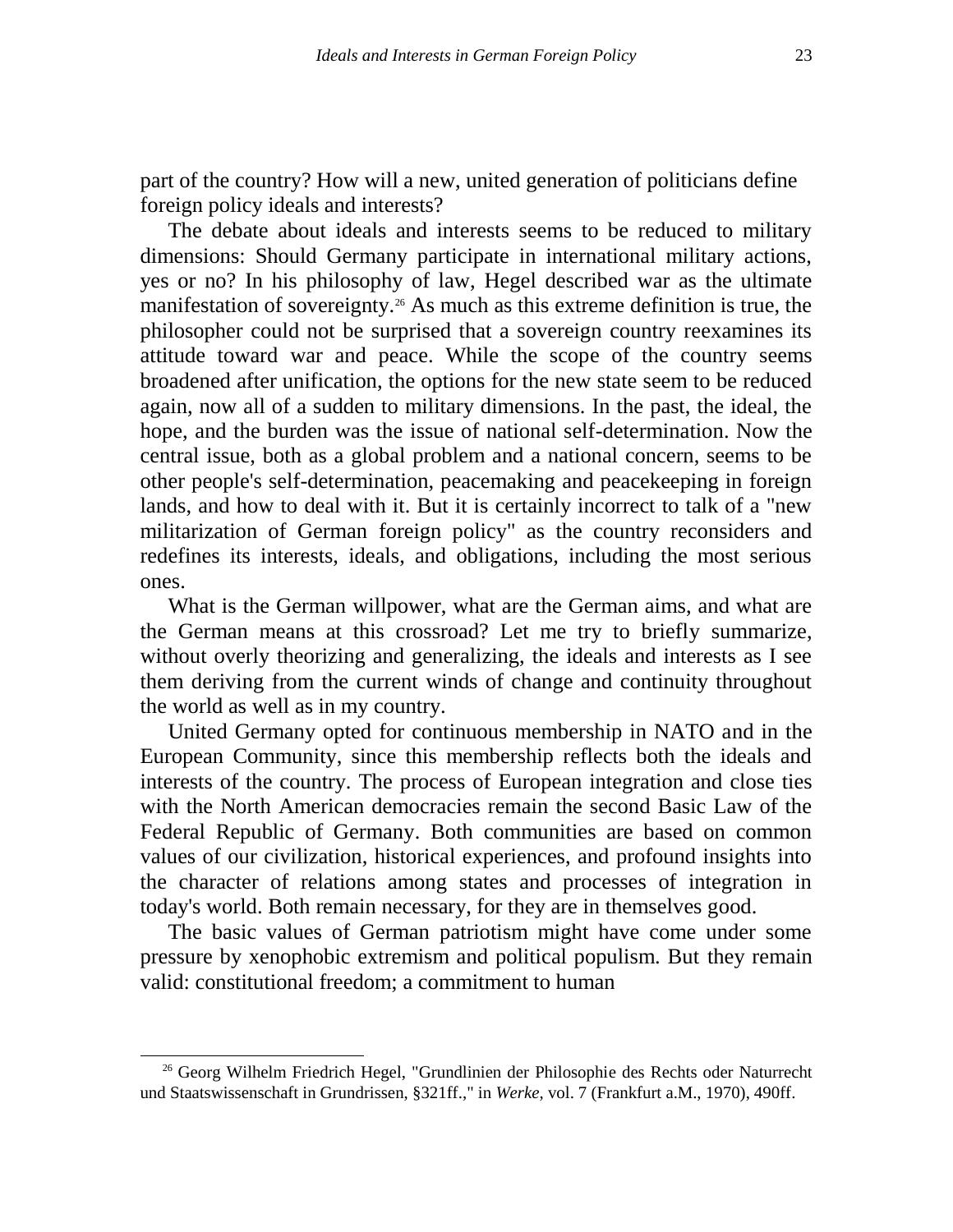rights; pride in German culture and respect for the integrative, interconnected character of all European cultures; friendship among peoples; and openness of global economic interactions in free and cooperative international trade regimes. However, the domesticized and domestic nation has to learn again to understand foreign policy and international strategy.

Germany has always been the center of Europe. Since the Treaty of Westphalia in 1648, Germany's place in Europe was not only the concern of Germany but also that of its neighbors. Today Germany looks toward both the West and the East, which is natural and reflects irreversible geographical facts. But Germany must make it unwaveringly clear that, although it lies in the middle, it belongs to the West. Germany will, and it has to, reach out to central and eastern Europe in order to stabilize the post-communist countries; in doing so, it brings about more stability to the continent as a whole. But Germany can be successful only if it remains a magnet, pulling the so-called reform countries irretrievably into Western integrative structures. In a way, Poland, the Czech and Slovak Republics, and Hungary have become "Western" countries. Germany is pushed further to the West by its eastern neighbors and their desire to join the integrative structures. It is in the national interest of Germany to favor the membership of Poland, the Czech Republic, the Slovak Republic, and Hungary, both in the European Community and in NATO.

Germany is said to be the most powerful nation between Washington and Moscow. But power is always relative and remains, without exception, contextual. Germany does not have *the* power "to help Russia" become a successful democracy and develop a stable economy if the Russians are not able to change themselves and their way of life. Germany cannot try to dominate the continent without overestimating its power potential vis-à-vis Russia and without losing its friends and allies in both the EC and NATO. Germany's role in Europe is to orchestrate, not to dominate. To give the adequate answers to this challenge is the daily duty of political leadership. It does not call for politicians to square the circle but merely to lead a ready people.

Germany believes in universal human rights and self-determination as strongly as all freedom-loving democracies. But this belief alone cannot shape a sound foreign policy. Political realism must recognize limits to the idea of progress: not every country is by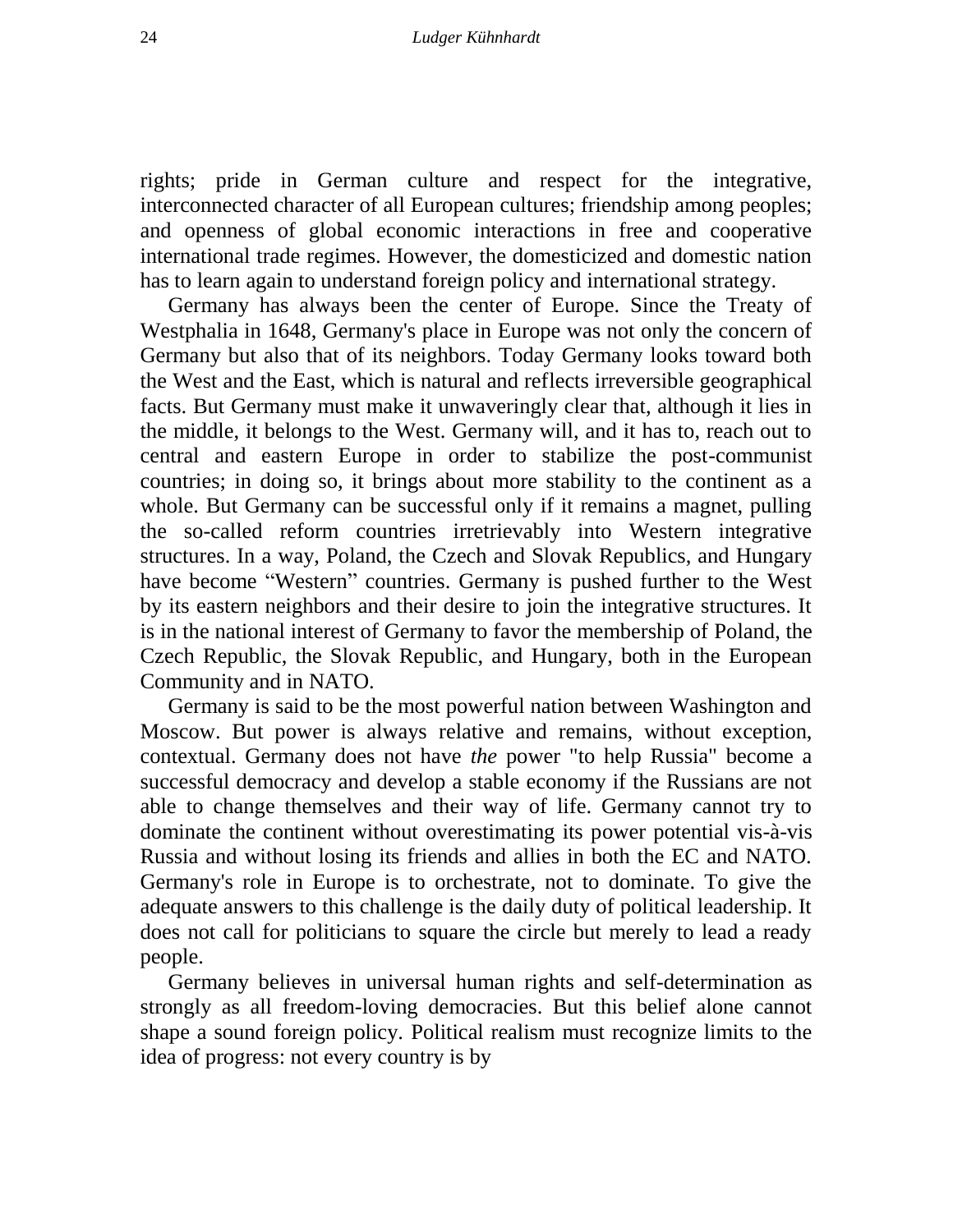nature progressing toward Western values of human rights; not every claim of self-determination can be justified without provoking conflicts of interests and new injustices, as we have seen in the former Yugoslavia. Germany and all its Western partners have to reconsider the relationship and hierarchy between individual human rights, ethnic and minority rights, autonomy, national self-determination, and cultural differences. To find a middle ground between moral politics and power politics and between universal aspirations and local considerations remains a key challenge to enlightened Western leadership.

As much as external factors might turn into a threat to German security interests, the country has to interact with others to cope with the problems at stake. Dealing with weapons proliferation, uncontrolled migration, organized international crime, and threats from radical political factions in North Africa or the Middle East demands international cooperation. The United Nations and other international bodies are the appropriate places in which to pursue the debate, underlining the fact that German security remains tied to the actions and inactions of others. Protecting the interests of the country from external uncertainties requires defensive as well as offensive foreign policy measures. These uncertainties have to be addressed according to specific situations. Germany has every reason not to act unilaterally if possible; but it also has every reason to explain its interests all the more so if these interests collide with those of its partners.

The ultimate option for an offensive foreign policy consequently touches on the issue of war and peace. Warfare remains part of the human experience. Even the most peaceloving nation is forced to take a position on how it would react to violence elsewhere. As for Germany, this has nothing to do with a new "militarization of foreign policy," as some critics argue. Peace-enforcement, peacemaking, and peacekeeping are the new terms for possible forms of humanitarian intervention. But, to put it dialectically, they are limited for the same reasons that they might be necessary.<sup>27</sup>

l

 $27$  See Michael Stürmer, "Globale Aufgaben und Herausforderungen: Die schwierige Suche nach Weltordnung," in *Aus Politik und Zeitgeschichte*, B 15–16/93, 9 April 1993.